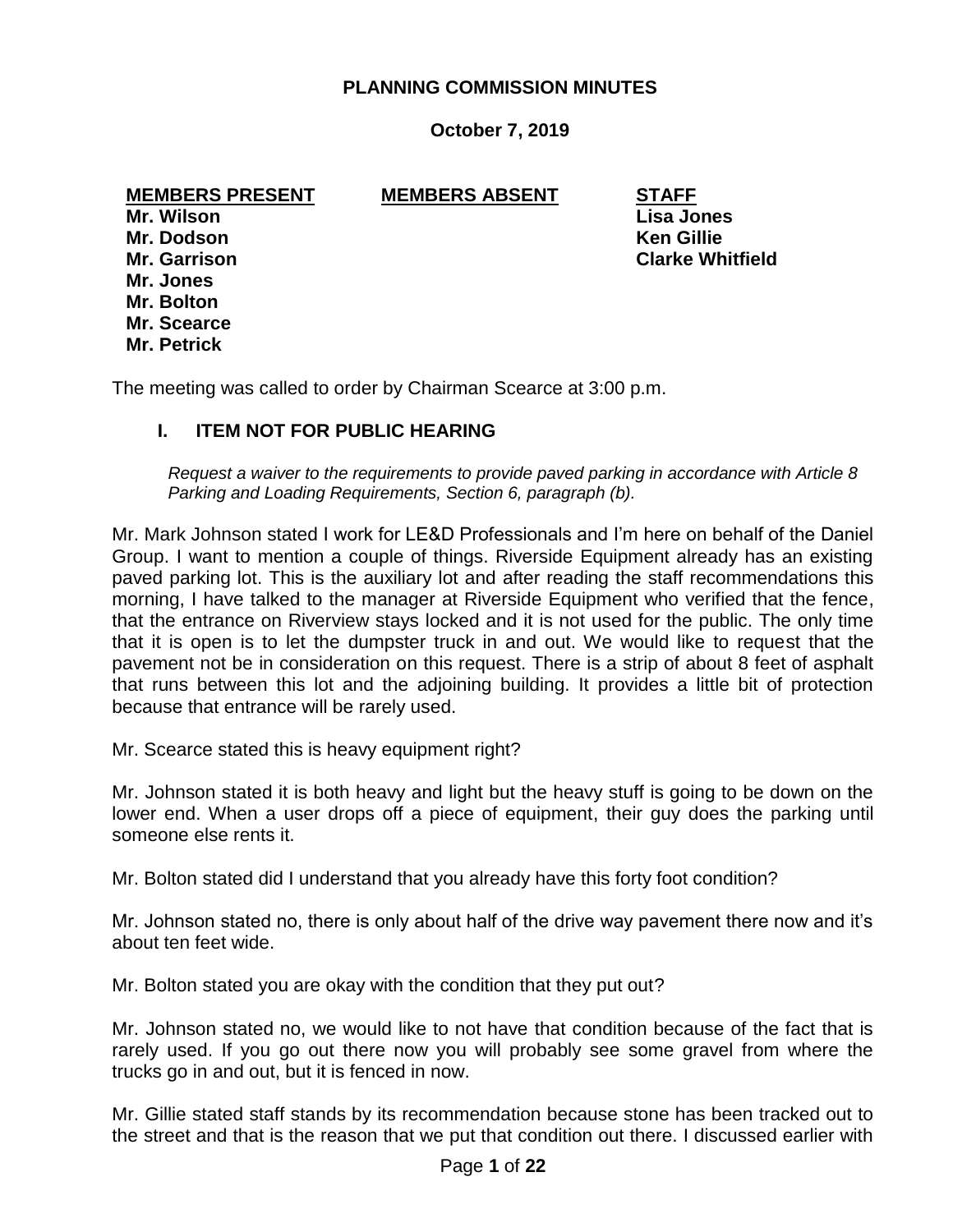Mark and they would like not to do it, and we think that they should, just to prevent that from happening in the future.

**Mr. Petrick made a motion for approval for the Waiver subject to conditions by staff as submitted. Mr. Dodson seconded the motion. The motion was approved by a 7-0 vote.**

*1. Special Use Permit application PLSUP20190000294, filed by Jagjit Singh on behalf of Suhasons Inc., requesting a Special Use Permit for commercial recreation (indoor) in accordance with Article 3.M, Section C, Item 4 of the Zoning Ordinance of the Code of City of Danville, Virginia 1986, as amended at 395 Mt. Cross Rd., otherwise known as Grid 1709, Block 004, Parcel 000002 of the City of Danville, Virginia Zoning District Map. The applicant is proposing to have indoor gaming.*

Mr. Scearce stated all sixteen of these, is there anything else that needs to be applied as a blanket at this point? The occupancy permit is one of the things that you are struggling to get to determine parking.

Mr. Gillie stated correct. We think that this has been a modification on the change from Mercantile to a Business use because of the nature of what Mercantile use is defined as in the building code and what a business use is define as. The other facilities that are in front of you today, only one actually has the assembly occupancy permit. Which is higher than what the building is. The others need to upgrade their occupancy and you will see later on that some of them have been inspected for that and there is a list provided to you on modifications necessary for them to comply with that. Staff is not recommending this one go ahead because it has not been re-inspected to see if the changes that are necessary to comply with that new business type were made.

Mr. Scearce opened the Public Hearing.

Mr. Jagjit Singh spoke on behalf of Suhasons Inc. Mr. Singh stated I think that Mr. Gillie saying the parking crises that we are having in Danville is very unfair toward our business. For us, they are saying that we are having an ongoing parking problem with no substitution, but the businesses that are conducting business in downtown Danville, they use public parking and don't have any parking requirements at all. They are also saying since the stores stay crowded it creates hazardous conditions. There are plenty of other businesses that are causing hazardous conditions. For example "Me's" restaurant if you are on Memorial Drive and you want to cross over there and there is a vendor truck sitting there, if you don't pay attention you could hit that. I don't understand why that's not a hazardous condition. The gas station on Franklin Turnpike, the cars are down the street waiting to turn in to get gas. We face a lot of challenges here and we have lost 40% of our sales. As a business owner, I don't like to see my parking lot empty and because of this and the machines being turned off they are. All the business is going to the County because they are operational there. Staff is saying that people are spending more time there and we need more parking spaces. I have been doing business in this City for almost fifteen years and when I bought the store, it had two machines and we don't understand why we are being targeted for this reason. There are establishments in the City that are still operating these machines for example VFW and American Legion. When I ask Mr. Gillie why they didn't get a letter, he said that they are a private organization and they couldn't go in and that doesn't make sense to me.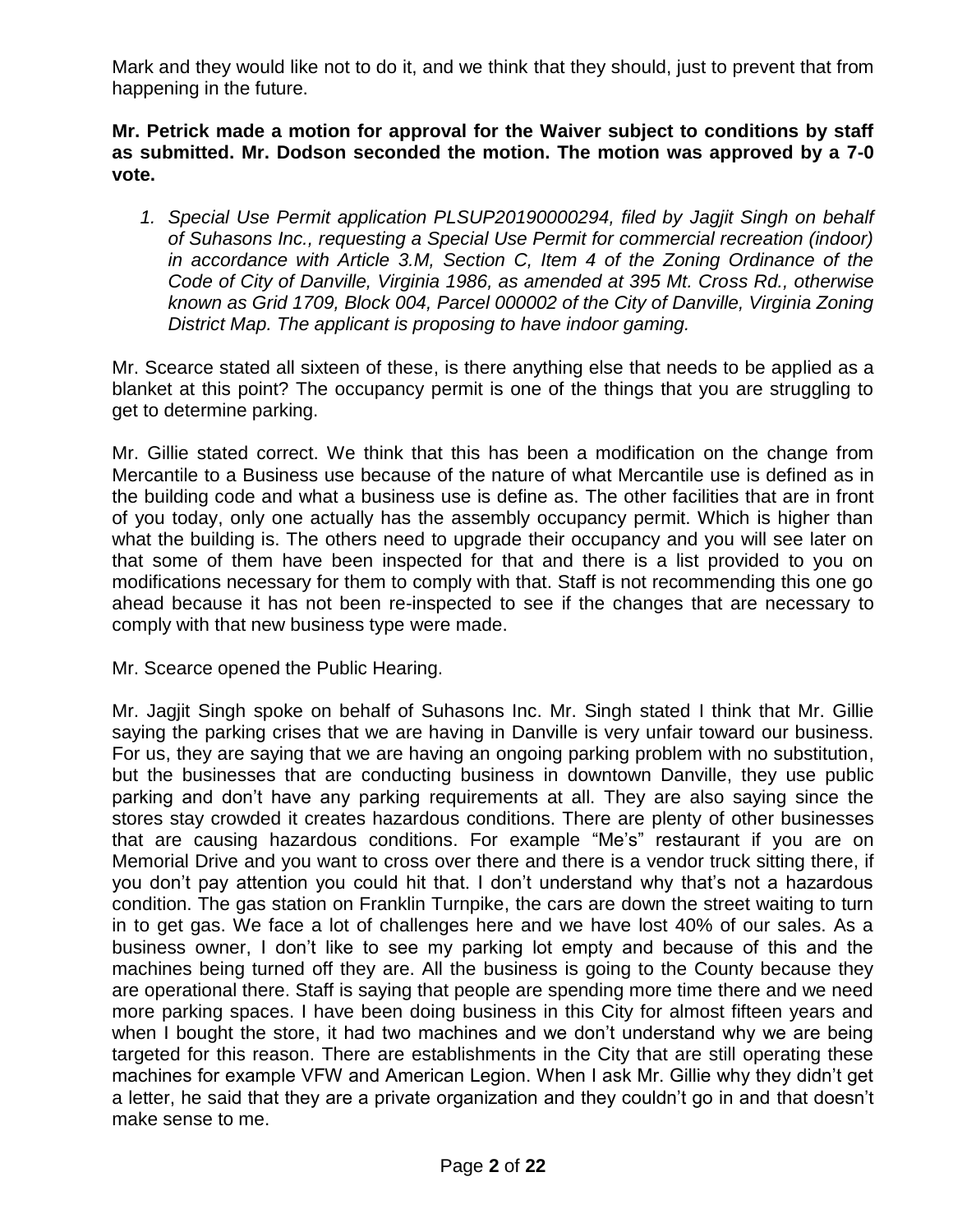Mr. Scearce stated do you want to make a comment to clarify some of his question?

Mr. Gillie stated I can't discuss ongoing investigations on complaints. I can discuss the lottery. It is exempt under Virginia Statue not allowed to do anything with that. These are not exempt and they require a special use permit and that is why we are here.

Mr. Scearce closed the Public Hearing.

Mr. Scearce stated no one is being targeted we are all trying to work and figure out a way to help make business work in Danville but there also has to be guidelines for parking and safety and staff looks at many factors.

Mr. Gillie stated we have a certificate of occupancy for Mercantile but we do not have one for the business. Again, we think this is a change because of the nature and the difference under the building code verses what they are doing now. It has a need for a business use permit. The only one that I have that has a valid certificate of occupancy will be the Pilot Station later on.

Mr. Scearce what should be the procedure to start this motion?

Mr. Gillie stated I was hoping that last month after I read the same staff report that everyone would come in on Tuesday requesting update inspections to get folks to go out and look it over. We have had a few but again talking about cases ahead and a few have had us go out and inspect it and you have been provided with a list of things that have been provided during those inspections which are things that they need to fixed to get that update certificate of occupancy. After the last meeting very few people came and asked for it and those that did basically did last week, and haven't had time to fix what is necessary. And in this case if the applicant's want to go forward they should be here tomorrow morning with a meeting with the Inspection Staff and schedule that and see what modifications are necessary to get the building code compliance. That let's then see if it is cost effective for them to do it and if it is structural able to be done. We have concerns that some of the buildings may not be able to be modified based on structural issues and that is really the first step to getting that updated.

Mr. Petrick stated I just have a question about the conditions. Is staff satisfied that these outlined conditions here are going to satisfy all of our concerns as far as health and safety as far as operating these machines?

Mr. Gillie stated because building inspectors are looking at it and the fire inspectors are looking at it we feel that yes it will adequately address and give that change to the business use group. The parking we feel will also address the concerns that are occurring because you have, where a small convenience store have quick turnover, where those parking spaces are no longer having that. If we do that parking space per machine then you are addressing the need for additional parking. From staff's perspective we feel that it can but I'm just concerned since these buildings have not been inspected that they might not be able to meet those conditions and I don't think we should recommend approval on something without having all the information in front of us. I don't have that information and at this point I can't recommend approval of it.

Mr. Bolton stated if we recommend for approval then they might think they can go do business and it might come out later they can't.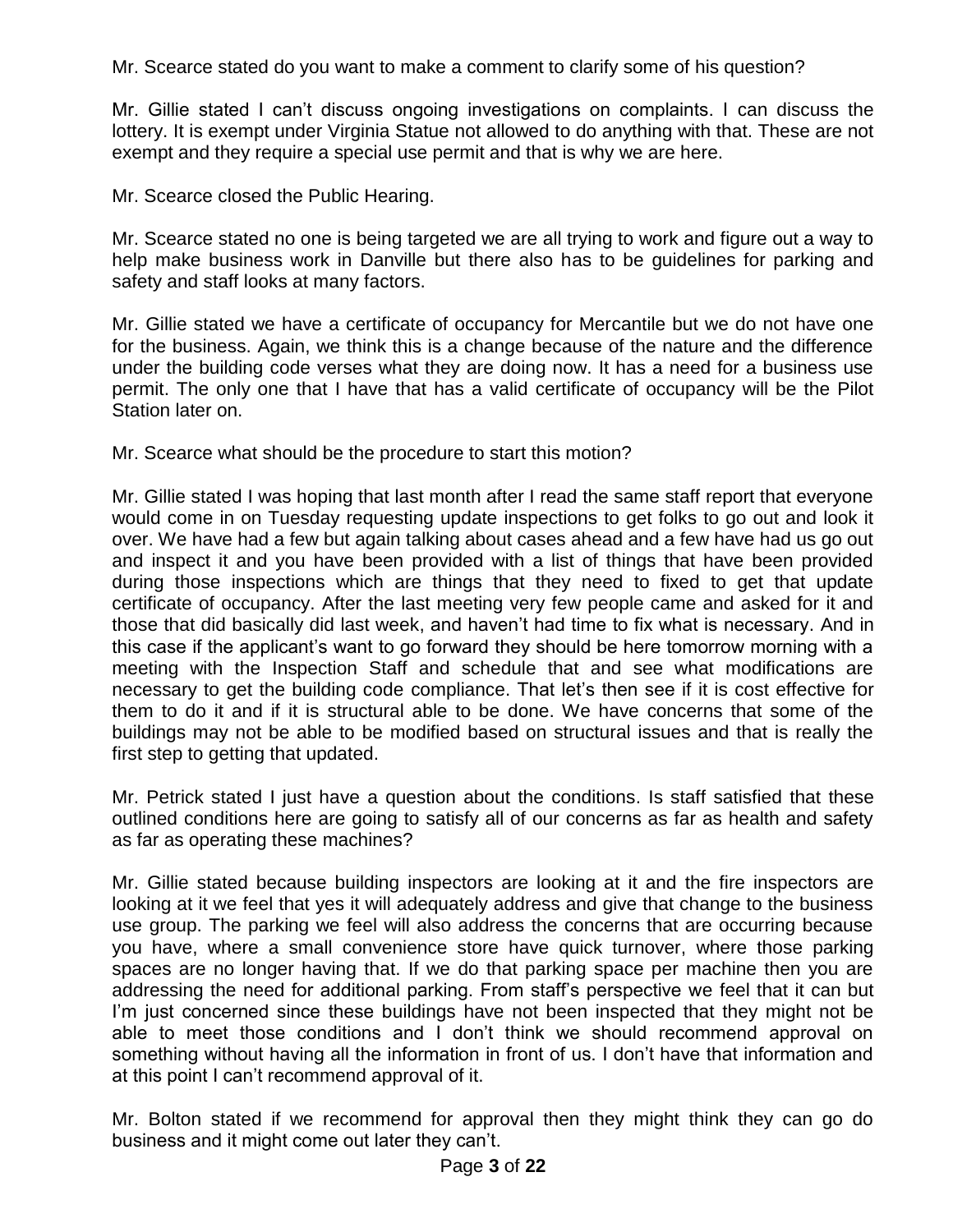Mr. Singh he is worried about us being unfair but we are trying to be as fair as we can up front by providing all the information that we can so they know what they are getting into. Whether it's cost effective to modify a building and to meet the code compared to what revenue is generated from these machines. It is costly to do modifications to a building if it is necessary. That is an added expense that these business owners have to undertake. Whether it is the renter or property owner that has to pay for that. There is a lot of unknowns from staff's perspective and that is why at this point we are recommending that they be tabled to allow them a chance to work all these factors out.

Mr. Scearce stated we are asking every applicant to come in and start the process.

Mr. Gillie stated correct.

Mr. Wilson stated would there be advantage for us postponing this for us to have a work session to be able to sort out some of the processes that and be able to come back with clarification of this.

Mr. Gillie stated no on these particular cases. At the end staff is going to make some recommendations on how we proceed in the future but as he has already applied under the current regulations, I can't say that holding a work session would do anything. The step would be for the applicants to quickly as possible get with our building inspections divisions, which again, I recommended this last month but no one did. I can't make them do it but I strongly suggest that they get with the inspectors and the fire inspectors and have those facilities toured to see what conditions the buildings are in now and what upgrades are necessary and make that determination if they want to proceed or not.

Mr. Petrick stated but you feel like it was clear to the applicants about the information that you required to approve this.

Mr. Gillie stated I read the same staff report at the last meeting that they needed to have a certificate of occupancy or an updated certificate it did not occur. That really needs to occur to proceed on or for at least staff to make a recommendation to support. If The Planning Commission feels that it's not necessary then staff would recommend denying them, unless we know that it is safe for someone to go inside and do this kind of thing we need that in our opinion.

Mr. Jones stated has the Planning Commission ever approved an application for a special use permit without an updated occupancy?

Mr. Gillie stated the last one I guess you did, they were going through a change of use and they got this type of certificate of occupancy. You also approved one in the past for Kick Back Jack's, which is an assembly permit which is a higher occupancy permit than the business that we are recommending for these. So, the ones that I have on file already meet the same requirements that I'm asking these folks to meet.

Mr. Garrison stated if we recommend approval and sent this to council with these conditions they would have to meet these conditions as far as the certificate of occupancy before council would even consider them am I correct.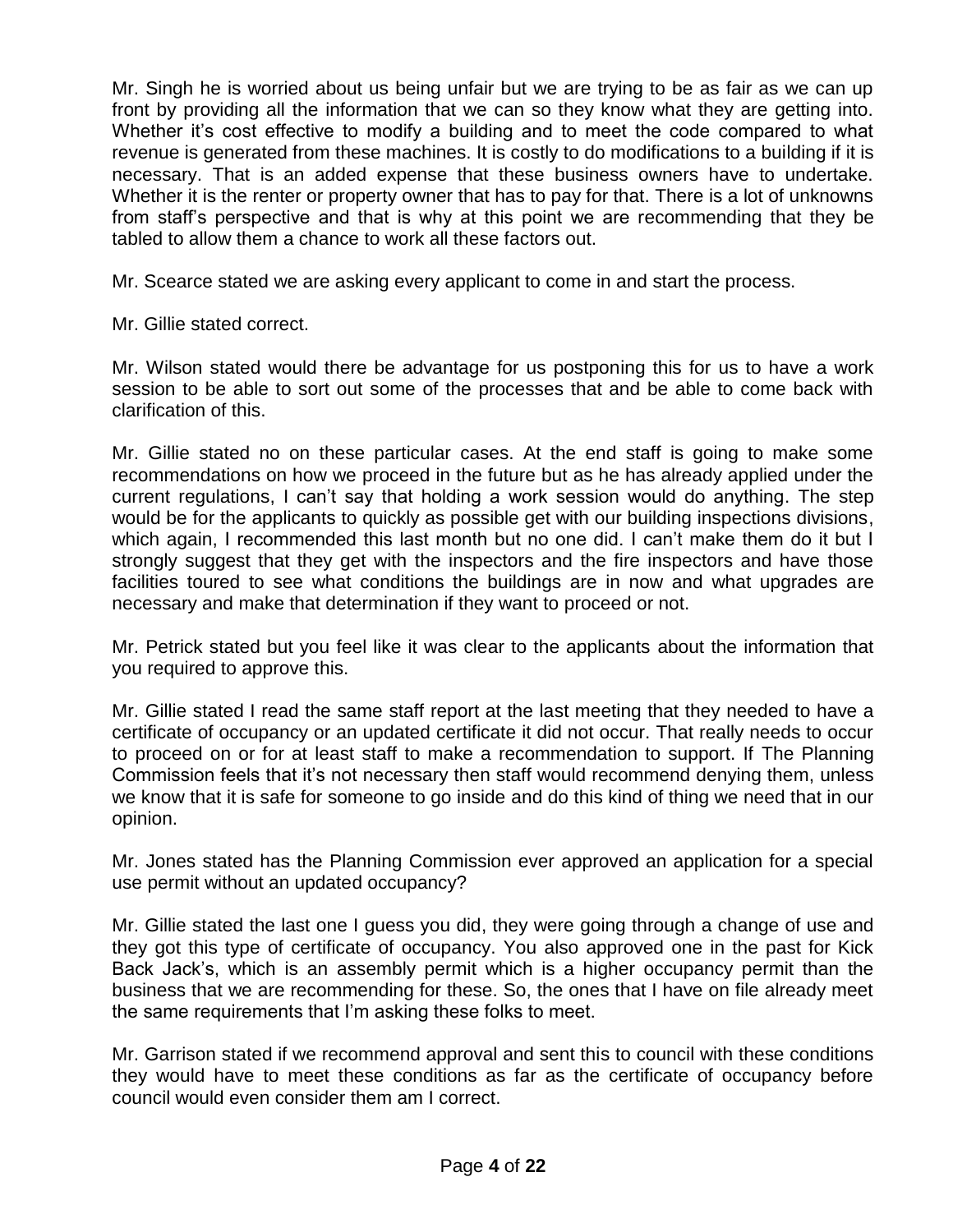Mr. Gillie stated they should meet those conditions before City Council. The question that I would have is if they don't necessary get all that done and it's going to Council with recommendation of approval. I don't want City Council to think that everything is good. The Planning Commission's purpose is to try to resolve any issues prior to making it to City Council and that is why staff is making this recommendation that we need to work these things out prior to it moving forward from this level. If it is not cost effective if the building owner says I don't want to spend that kind of money to do any modifications or if the building is great at this point I just don't know and I don't think it is right to recommend sending it forward not knowing all the answers. When it goes to City Council it should have all the answers of a yes or no and this is it.

Mr. Scearce stated we don't want to send it to City Council until it is ready.

Mr. Wilson stated so what happens if we postpone next what will happen?

Mr. Gillie stated my hope that the applicants will get with our building inspections and fire department and go out and do the updated inspection and get that updated certificate of occupancy and agree or disagree to doing those modifications and they decide whether its cost effective for them to proceed or not. If they feel that they can do all of those and start the modifications then bring that back and I can come to you and say yes the buildings have been toured and this is the list of things that need to be done and yes they are going to proceed with it and it is cost effective for them to go ahead or even pull permits to start those modifications. At this point I don't have that information and that's what I think should be the next step.

Mr. Wilson stated so really it comes from the business owner and people that provide games and everything to make sure the facility is properly designated and safe and everything for public use just like we would for any public related building where people come in for some reason.

Mr. Gillie stated correct and in my opinion yes. The issue with parking some of these buildings are right on the limit or right under what they should have because they are legal nonconforming. They are going to have to figure out a plan to address the parking issues. That is a potentially costly issue as well as modifications for restroom access. The business owner will have to figure out whether it is worth them doing it verses what they make in these machines. I don't know what anybody makes from them. I just know they are there and if they want it these are the things that we feel are necessary to protect the interest of the public going in and out of these facilities and also citizens in general that have to drive by and say we don't have cars parked in streets and we don't have spilled over to adjacent property which has been a concerned from folks that is why we are recommending on some of them no offsite parking can occur.

Mr. Charles Fulcher Inspection Division Supervisor and DJ Bisson Property Maintenance Coordinator. Mr. Fulcher stated there is a code if it is less than the occupancy then the assembly use being as a business occupancy which is less strict than the assembly.

Mr. Jones stated once they ask for this inspection how long does take before it takes place?

Mr. Bisson stated typically it takes place the next day.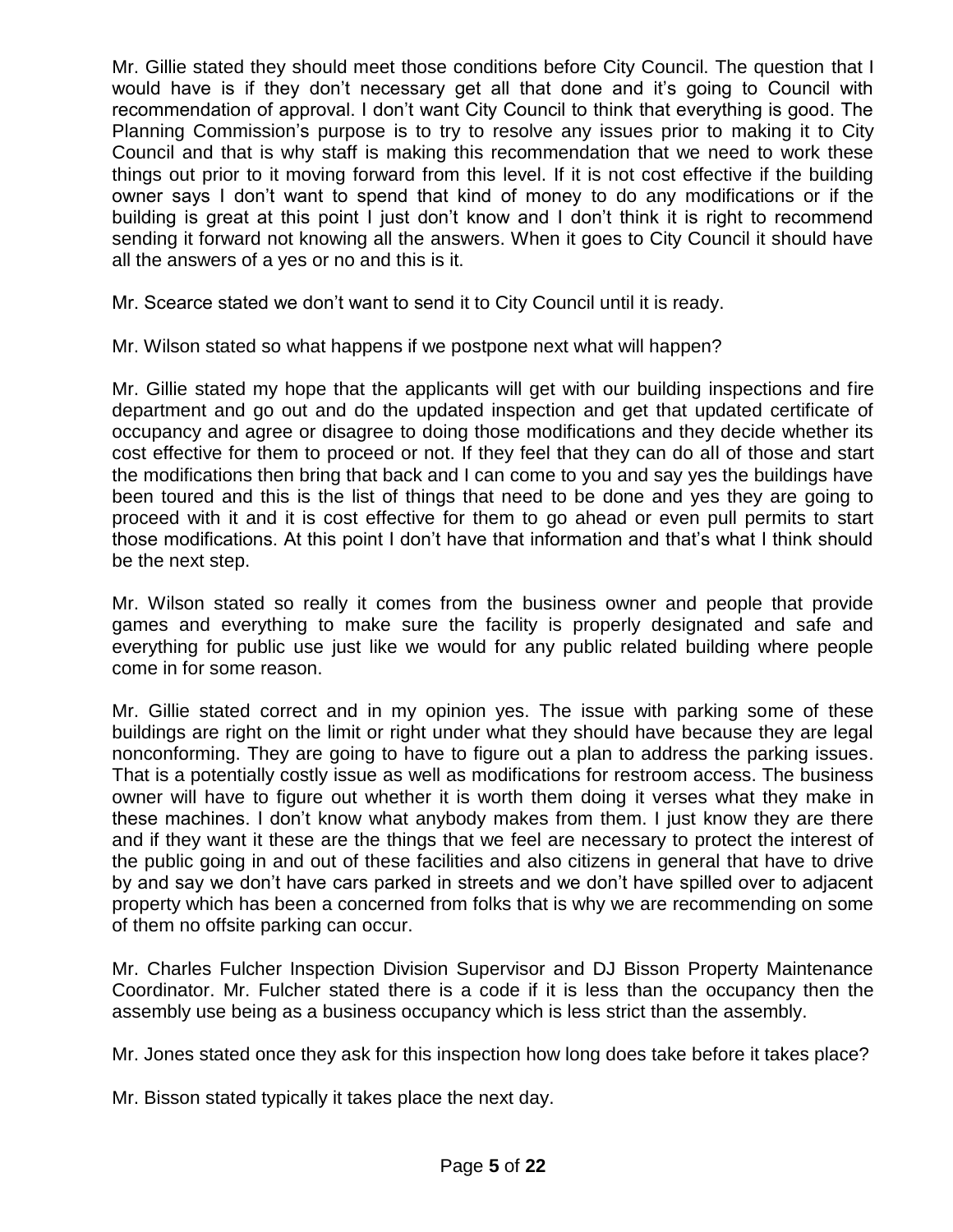Mr. Petrick stated if we established conditions that you are satisfied that they are going to meet requirements for health and safety for the operations of these games. Why is this any different than a conditional improvement of any special use permit? Once we established that it is contingent upon meeting these conditions and the others are up to them it's approved as long as all conditions have been met.

Mr. Gillie stated I'm just concerned that it can't meet those conditions.

Mr. Petrick stated is that our concern, we are going to approve it contingent that they meet these conditions.

Mr. Gillie stated from a City and Business stand point I believe that it is our concern some of these building were designed and occupied a long time ago. So they may need substantial modifications to that building. If it leaves this Commission with a recommendation of approval I don't want someone to think that everything is all good until they have had this opportunity to get these inspectors out there. I feel that these inspections should be done first before it comes here, if it can't meet it then it doesn't go forward. If it can and there is this list and they can comply with that list then the applicant can say I have had this list done and I can comply with that. At this point I can't say to any of these applicants do you agree with that list because they don't have that list because they haven't done the inspection yet.

Mr. Petrick stated but it would be approved contingent upon.

Mr. Gillie stated it would be I'm not disputing that fact but I have concern that the list is going to be substantial and I don't want anyone to have the idea that I'm good because I was here. I think that inspection should happen first. It's up to Planning Commission if you want to go ahead without it.

Mr. Petrick stated I was trying to eliminate a step that it looks like unnecessary.

Mr. Bolton stated in some ways it almost helps the applicants because I would want to know if it was going to cost \$100,000 or \$10,000.

Mr. Gillie stated until these buildings are inspected I can even recommend yes or no and whether they can or can't comply because I don't know the answers to that until those buildings have been inspected. It may be that they have \$10.00 worth of items or \$100,000 worth of items. I just don't have nearly enough information to make that recommendation.

Mr. Petrick stated our concern is not the cost and whether or not that this can be done. We are saying that these are the conditions it's being approved contingent upon meeting these conditions.

Mr. Gillie stated under Planning Commission I agree you don't consider cost as an inspector and zoning official and other things would. I'm trying to both look out for the City Code as well as the small business owner. I'm trying to make sure as he said it's an issue with a small business when they come in and I'm always concerned with how is it going to impact other folks that are already here. That's why sticking with my recommendation.

Mr. Garrison stated half of these cases were annexed thirty years ago and we don't know what they were built under. The County does things different from the City. Are we going to go to all the buildings that were annexed and run these types of things and see if they have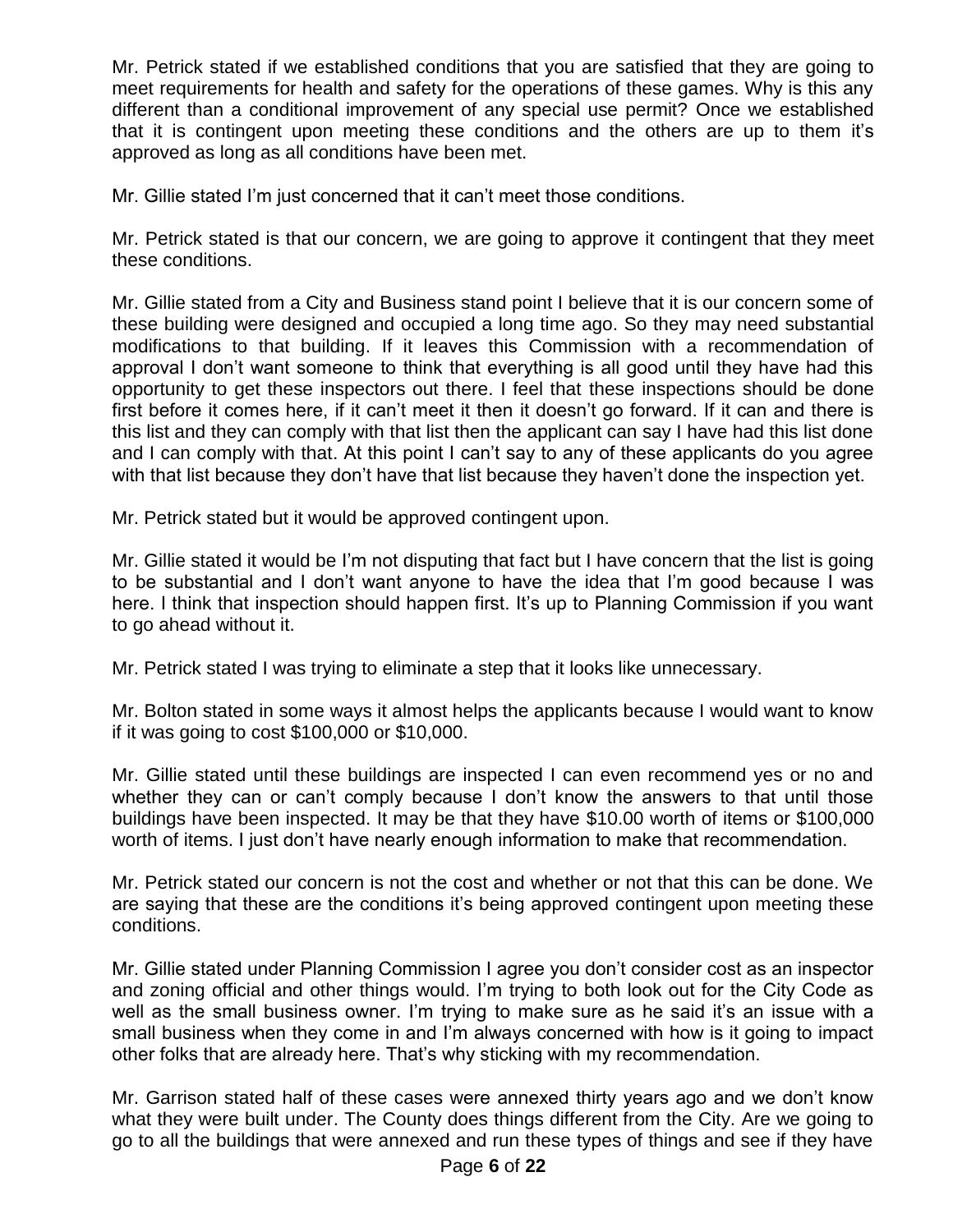violations like paint peeling off the side because if we do we are going to close a lot of businesses.

Mr. Gillie stated only if they are modifying and asking for a special use permit as in this case. We are not going out and looking for it. This is a change and they are asking for that change and because they are asking for that change then staff feels we need to inspect it and bring it up to the code. This is a modification and we feel that at this time it needs to be updated.

Mr. Garrison stated but it's not a modification.

Mr. Gillie stated but we feel that it is because it's now went from Mercantile, the quick in and out, to business. People are spending large amount of time in these facilities. The use of the building has changed because of the addition of these machines. That's why again commercial indoor recreation and special use permit is necessary and we think the building should be brought up to at least by safety standards based on the business use.

Mr. Jones stated B-Business group changes automatically now that you have addressed what they are going to do.

Mr. Gillie stated some of them don't have certificate of occupancy at all. The certificate of occupancy came in we think around the late 70's with the adoption of the Uniform StateWide Building Code. Some of these buildings that were pre 70's and those that were out in the County until 88 don't necessary have them on file. Also our records that we received from the County in 88 were not always the best. That is why we feel that those inspections should be done. If they were in operation prior to 88 then we would have no reason to go out and inspect or do anything. Now they are asking for change and when you ask to change that's when that inspection should be done to determine compliance with current code as well as modifications necessary to add this additional use.

Mr. Jones stated I'm not stuck on parking anymore even but I would like to know if there are public rest rooms, fire extinguishers. What are lifesaving items?

Mr. Gillie stated exit lights, emergency lights, fire extinguishers placed inside the facility, distances to exits, emergency exits aren't blocked, and panic hardware, smoke detectors ,and door swinging the proper way, those are life safety issues.

#### **Mr. Wilson made a motion to table this until we have the information needed for this special use permit PLSUP20190000294. Mr. Dodson seconded the motion. The motion was approved by a 6-1 vote.**

*2. Special Use Permit application PLSUP20190000295, filed by Jagjit Singh on behalf of Kaur & Sons LLC, requesting a Special Use Permit for commercial recreation (indoor) in accordance with Article 3.M, Section C, Item 4 of the Zoning Ordinance of the Code of City of Danville, Virginia 1986, as amended at 103 Franklin Tpke, otherwise known as Grid 2806, Block 009, Parcel 000010 of the City of Danville, Virginia Zoning District Map. The applicant is proposing to have indoor gaming.*

Mr. Scearce opened the Public Hearing.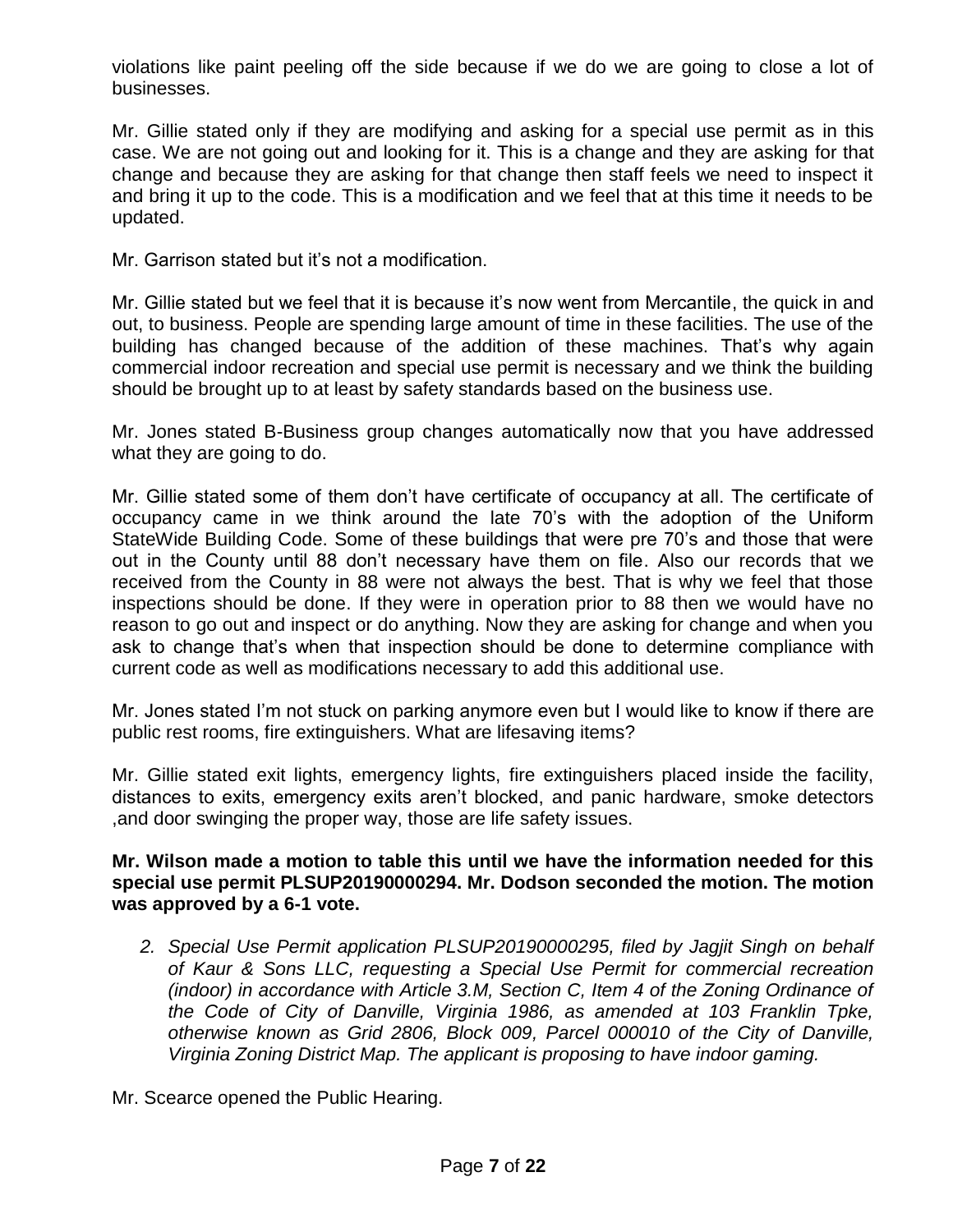Mr. Jagit Singh spoke on the owner's behalf. Mr. Singh stated I am just confused because we don't think it is a different kind of use. We have 300 signatures of people that are not opposed and they would like these games.

Mr. Gus Dyer I'm here on behalf of Board of Zoning Appeals, where I am the Chairman. I appreciate Mr. Petrick's desire not to kick this can down the road. I just want to make this body aware that the 17<sup>th</sup> of October we are going to adjudicate a case in which hopefully the problem is that the code requires a special use permit for indoor recreational facility. The main question is any one of these buildings that have the machines an indoor recreational facility. My understanding we are going to have some high price Northern Virginia Lawyers there maybe that are going to try to convince us that this is an auxiliary use. This is not the primary use of these buildings and if that is the case then these folks won't need a special use permit. I just want to make you aware of that and we are going to address that issue in 10 days. Hopefully, by your November meeting we will either affirm the fact that if you even have one machine in a million square foot building that you are an indoor recreational facility or even if fact that those machines auxiliary uses like a ATM.

Mr. Whitfield stated Mr. Dyer there might actually be a high price lawyer from Roanoke as well.

Mr. Dyer stated they will try to convince us.

Mr. Scearce closed the Public Hearing.

#### **Mr. Bolton made a motion to table this until we have the information needed for this special use permit PLSUP20190000295. Mr. Jones seconded the motion. The motion was approved by a 6-1 vote.**

*3. Special Use Permit application PLSUP20190000320, filed by Abdul Wahid Khan on behalf of Catbird Properties LLC, requesting a Special Use Permit for commercial recreation (indoor) in accordance with Article 3.J, Section C, Item 2 of the Code of City of Danville, Virginia 1986, as amended at 1225 Franklin Tpke, otherwise known as Grid 1916, Block 003, Parcel 000005 of the City of Danville, Virginia Zoning District Map. The applicant is proposing to have indoor gaming.*

Mr. Wilson opened the Public Hearing.

Fielding Douthat, Attorney, stated I am with Woods-Rogers in Richmond and I represent Items 4, 5 and 12. This is the second time that I have made this trip down from Richmond. I would like to address the Commission on the exact same property and the exact same issue. The last time that I was here we were told that if you had a certificate of occupancy and if you calculate the formula based on the number of parking and parking was the only issue that we talked about not these other issues and a determination would be made. Now, I have some issues with the parking and I will talk about it in a minute, but none of these other issues were addressed at that time and it seems, with all due respect, that we just keep coming down here and addressing new issues every time kicking this can down the road and it's not fair to businesses that are paying for this and we are trying to get on with what they are trying to do. Not only that but two of the stores that I represent have a certificate of occupancy and we contacted the City to find out what we needed to do and make sure that we had everything in order to be able to come down here and make this presentation and move this forward. To be hearing this now for the first time is frankly unfair.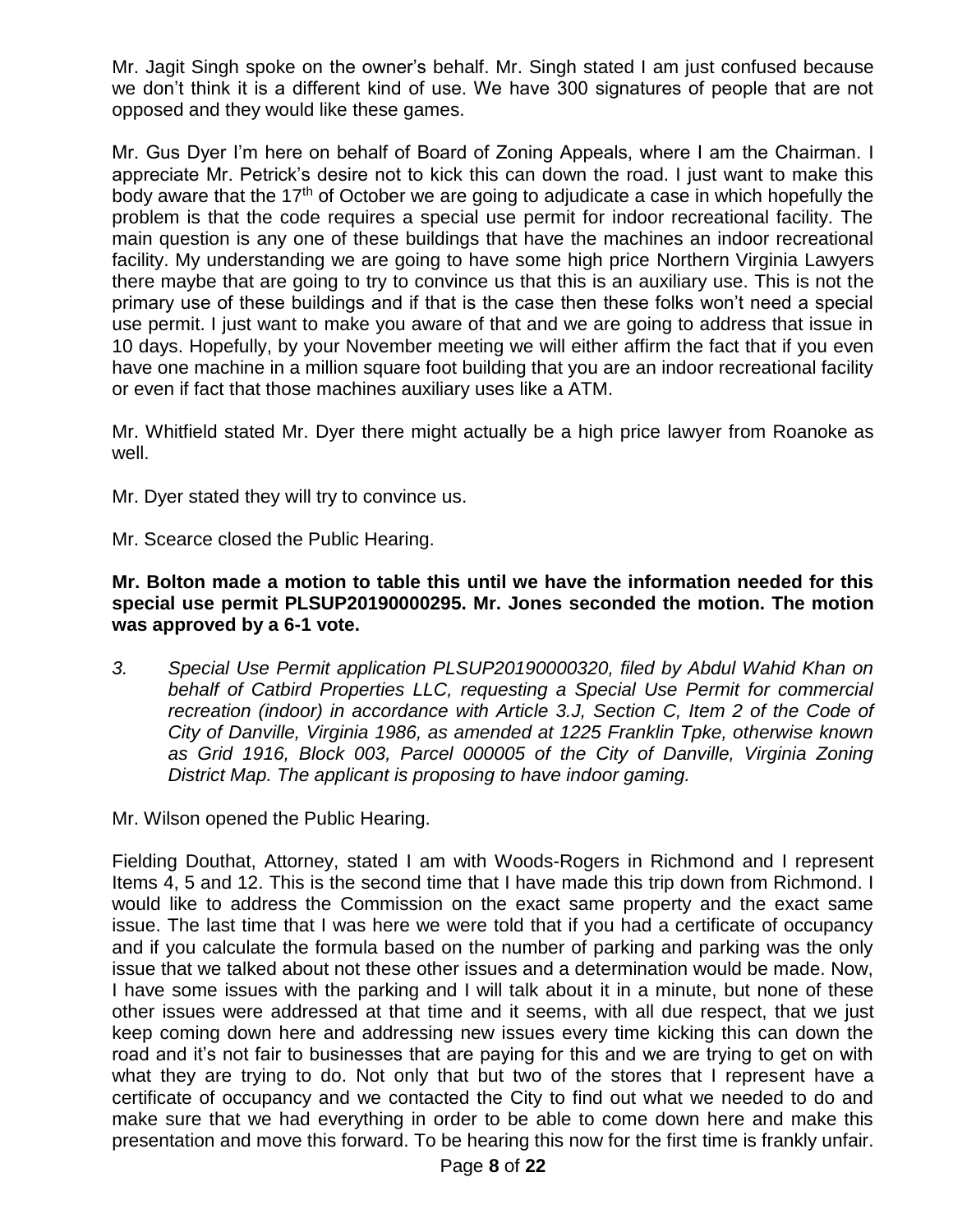I guess the question that I have is we are now saying that this is a different use because somebody wants to put a machine or two into it. How many machines constitutes a change from Mercantile to Business to an Assembly. Where is that line drawn? Is that line drawn for a pac man machine or an ATM machine or is it just be drawn for these machines here. I don't know the answer to that question but I think it's one that we ought to be looking at and ought to be addressing. This is just a recommendation for City Council and that is all that we are talking about. We are not talking about changing things and this is not an arcade which is going to lead me to the parking issues here. This is not an arcade, these are convenience stores that happen to have a machine or two and the number of machines that are in there where that is ultimately the question, and I think that is what we are getting to. Do you want them to have twenty, ten, four or two that's what is reasonable here not parking formulas that come up with different numbers and different places based on certificates of occupancy or square footage of whatever it may be. As best as I can tell and if I'm incorrect with this I apologize in advance, but uses that are being tacked on together and if I understand the parking requirement here, you've got to have all the parking for the primary uses with the Planning Department. The primary use of the convenience store which this one is eleven parking spaces and then you got to tack on all of the parking spaces that fit under the code for an arcade. How many parking spaces would this one need under your formula?

Mr. Gillie stated its in addition to required parking for the existing business use which is the eleven. The business shall provide onsite of no less than the accommodation of one space for three persons based on occupancy or per square footage calculation designed in signing the code, whichever, based on their occupancy. With the change of use I can't determine that occupancy because I don't have the listing of business use. So that would be again based on the update of the business group. The old Mercantile it was eighty, so I was going with which ever one was greater plus one space per machine and one space for employee shift. We would need to know the number of machines and the number of employees and either based on the square footage which was eleven or whatever is determine under this certificate of occupancy for the business use group. Not either and not a total of eleven plus the occupancy plus. That is why it says or per square footage calculation signed to code which ever one is greater. I understood after the last meeting that might have caused some confusion but the new staff report has that in parentheses. We weren't trying to double dip on parking requirements it was one or the other whichever was greater based on that number.

Mr. Douthat stated thank you for that clarification I did not get that new staff report.

Mr. Gillie stated you should have got them last week when we sent them out.

Mr. Douthat stated so I guess what it comes down to is we don't think there should be a parking restriction at all. I have been to countless number of stores in Richmond, Petersburg, and Colonial Heights and outside of Danville, I have never seen any parking issues what so ever. I've never seen anyone congregate other than me and I have played it one time. The parking I don't believe is what it is and I believe what we need to decide is how many machines can a store have? This store has applied for four machines. They have asked to have four, they should either get their four or a number that is less or whatever they should get a recommendation on it. They have come down twice and they have done what has been asked.

Mr. Scearce stated I have actually had a man that works on these machines for the convenience stores tell me one time he couldn't get on the parking lot to work on his own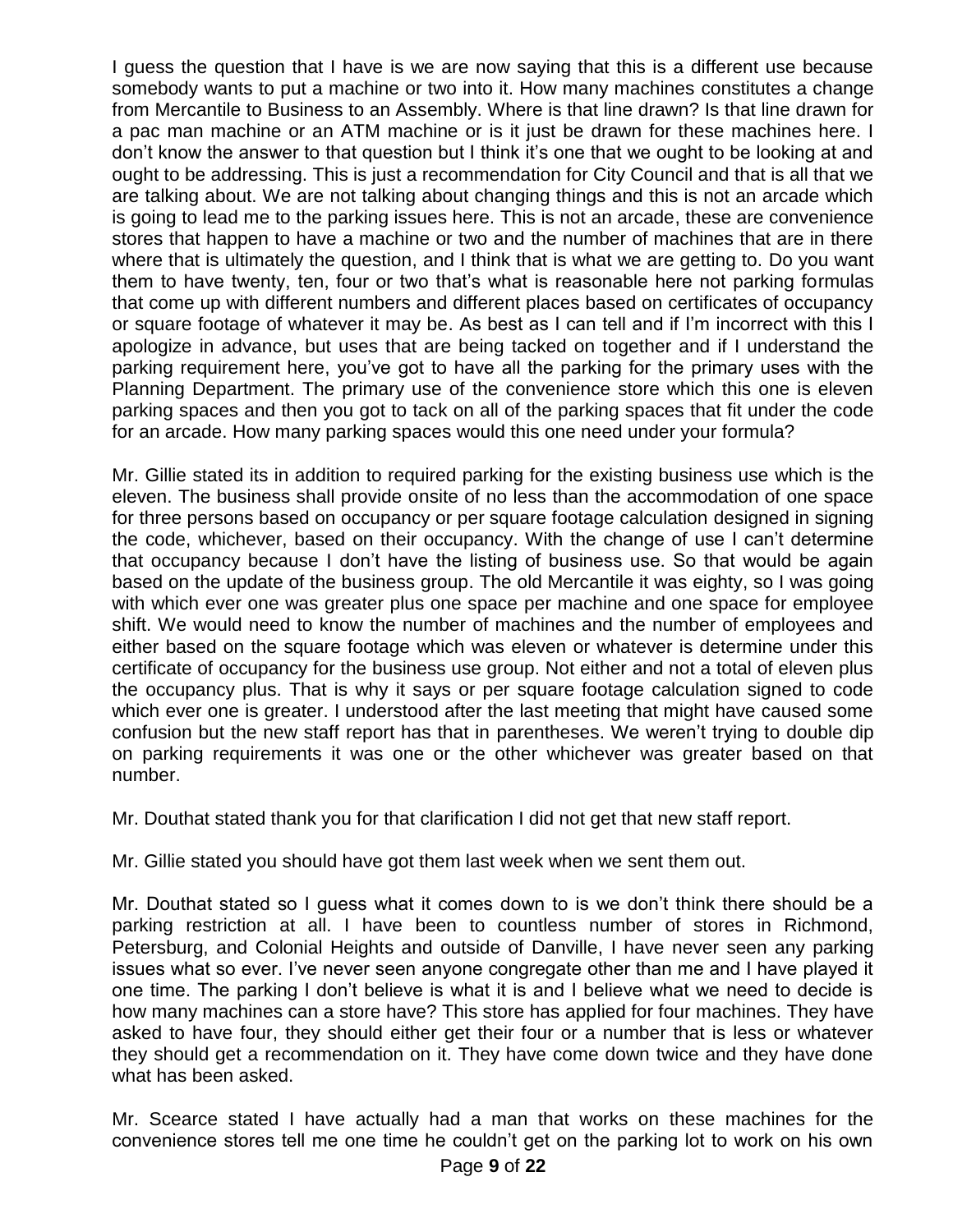machines because it was so crowded. So, there are parking issues because I have seen it. The reason we are trying to get information to staff is to be able to determine will this accommodate two, four, or whatever machines so there will be a safe environment.

Mr. Douthat stated I understand and I appreciate that, but that's sort of flipping it around that's kind of saying how many machines can they have?

Mr. Scearce stated it's got to be a happy number that will work.

Mr. Douthat stated but you have the square footage and we are just asking for a recommendation. I apologize Mr. Gillie, I did not mean to cut you off. I was trying to clarify what my question was.

Mr. Jones stated are you going to address the violations that are listed here.

Mr. Douthat stated there shouldn't be any violations. We have a certificate of occupancy from the last meeting when we came down here. The issue at that time was we couldn't determine how much parking or anything like that because we didn't have the certificate of occupancy and because the department was under staffed. So at that time my understanding was you could get a certificate of occupancy or have a certificate of occupancy you could move forward submit it with the calculation under the parking formula so that you could make your recommendation for that. If you did not have a certificate of occupancy you needed to go and apply for one that is what the discussion was at the last meeting and based on that discussion my client's went to find out whether they had certificates of occupancy and two out of three did and submitted those and now we are learning today that we are reviewing this in a completely different fashion from what we did at the last meeting.

Mr. Scearce stated there still is a parking issue.

Mr. Gillie stated we feel that the use of the building has changed and it has become business. The Mercantile is occupant load of eighty and that would be twenty seven parking spaces based on the one for three. I don't know if the business would increase that load or decrease that load until that inspection is done I can't make that answer. Based on square footage it is eleven for this one so again going with that whichever one would be greater this use itself would require twenty seven of the existing onsite parking spaces. We also have a restaurant and a beauty shop and parking may be an issue until the updated certificate of occupancy is done again I can't say whether it would be but if we went on the Mercantile and the numbers that we have right now I don't think they would have sufficient parking to have a machine. Again we feel this is a benefit to them and if they get this updated certificate of occupancy and see whether it meets that code requirement. If not, how they could address that parking issue. I sent you all the certificate of occupancy that I had on file for the facilities that we had. They had all the listings on there and I had done the parking calculations on there. Again based on square footage because I don't have an updated certificate of occupancy for that business. I didn't want to put in that report that we recommend denial based on twenty seven spaces based on this alone because the existing site has thirty one by the time you take in to Medo's Restaurant and the hair salon it would be in sufficient parking. I'm trying to give them the benefit of the doubt and trying to go in their favor. If he feels that Mercantile is sufficient then I would recommend at this point denial because we don't have sufficient parking to meet the needs.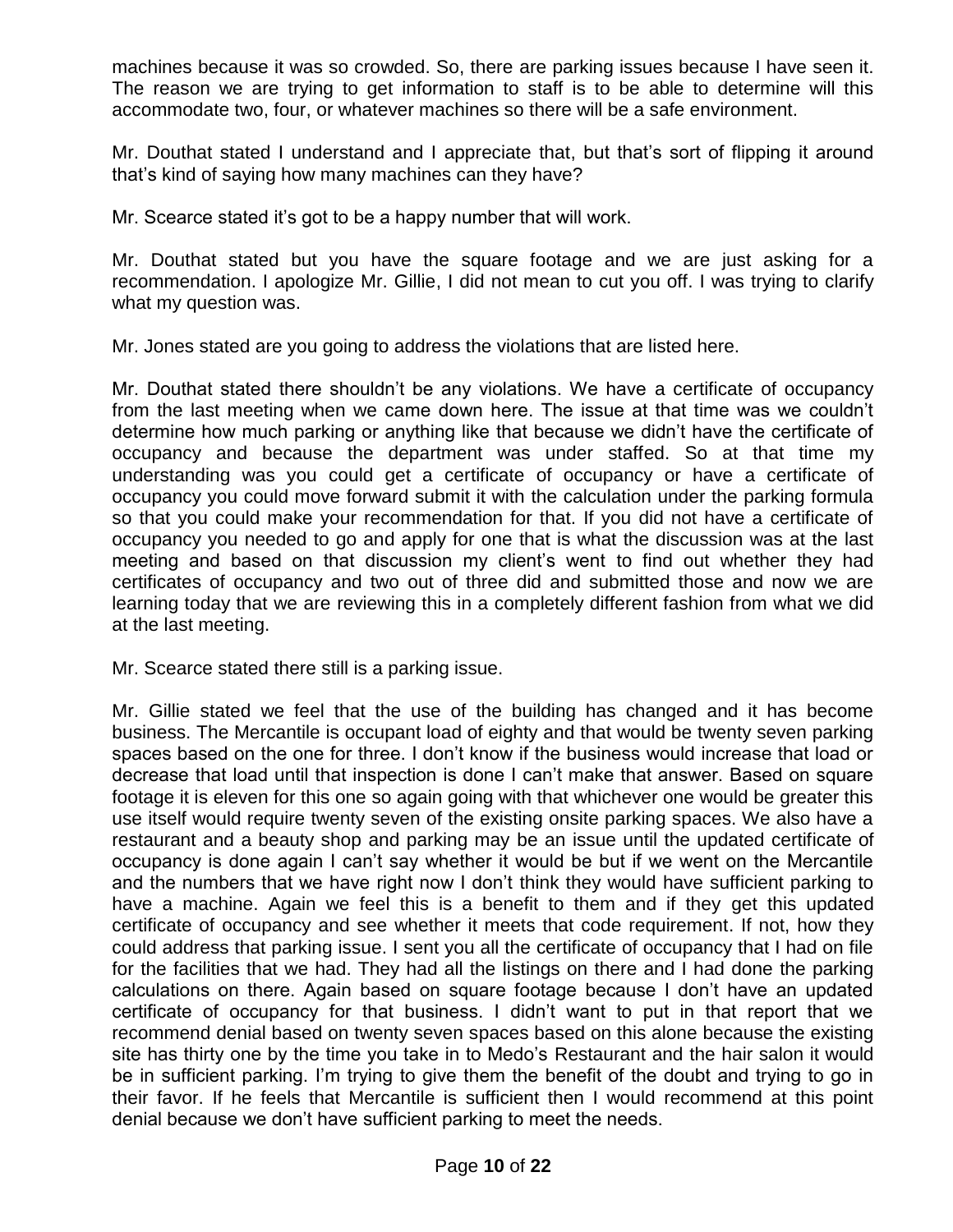Mr. Douthat stated are stores that try to put in pinball machines and video games and other types of video games that are not games of skill subject to the same requirement? Have they moved up to business?

Mr. Gillie stated yes, recently we had a place on Westover Drive, this board granted a special use permit and they have that certificate of occupancy and had to meet the requirements. Also, Kickback Jack's has that special use permit and I believe that I gave you a copy of that previously. They are assembly and they have plenty of parking. We feel that we are being equitable.

Mr. Douthat stated with all respect I think there is a difference from a store with a couple of machines in it than a Kickback Jack's. The primary use of the store is that it is convenience. Having a couple of video games does not make it an arcade. I think there is a difference what we are talking about here. These machines are in stores all over the Commonwealth of Virginia, just drive up and down interstate 81 and 360. Presuming that the use of the building that just because there is going to be a couple of games of skill in there that all of a sudden these convenience stores are completely different than what it was before and I don't believe that is accurate. Changing the zoning from Mercantile to assembly I just don't understand.

Mr. Scearce closed the Public Hearing.

Mr. Gillie stated I disagree with him. I think this is a change with this facility. You are now spending time and large amounts of time potentially at this site, where you didn't before. That is why we are not requiring a full assembly, we are saying that this is a business a mixed type use that has portions that are assembly and portions that are Mercantile. We feel it better suits the use of the building because this is a modification to it. Staff stands by its recommendation and we think that change of use survey should be done to make that determination if Planning Commission doesn't feel that is necessary again based on existing parking for all the stuff on site, I couldn't support this one because based on all of the other uses there would not be enough parking to meet the needs and that survey would be the best thing to go and then they have determination if not.

Mr. Jones stated I remember last month and we postpone all of these because of the occupancy and so forth but I don't recall that B-Business Group ever being mention last month? How come that comes up now?

Mr. Gillie stated if you remember last month very few had the certificate and I didn't have all that information to say. Once we got some and we sat down and said what are these buildings being used for, and Mercantile basically the convenience store type, is this still a convenience store and people are now spending potential hours in a place and what happens if you spend hours in a place, it falls under the building code as an assembly. Also under the fire code slightly differently. We said okay these aren't really true places of assembly that you would think of like Kickback Jack's or restaurants and other things, so what are they? They became business, which becomes the mixed type of Mercantile but also has the portion that is slightly higher for the assembly, so it requires additional life safety. If someone is in there using that facility for an hour or two do they have access to a restroom? For citizens they should have access to a restroom. Under the Mercantile they don't necessary have to have that, under B-Business they do. They are trying to address the concerns of the people that are going to use the facility as well as the life safety of those in the building and parking is one of the things that we have looked at, and handicapped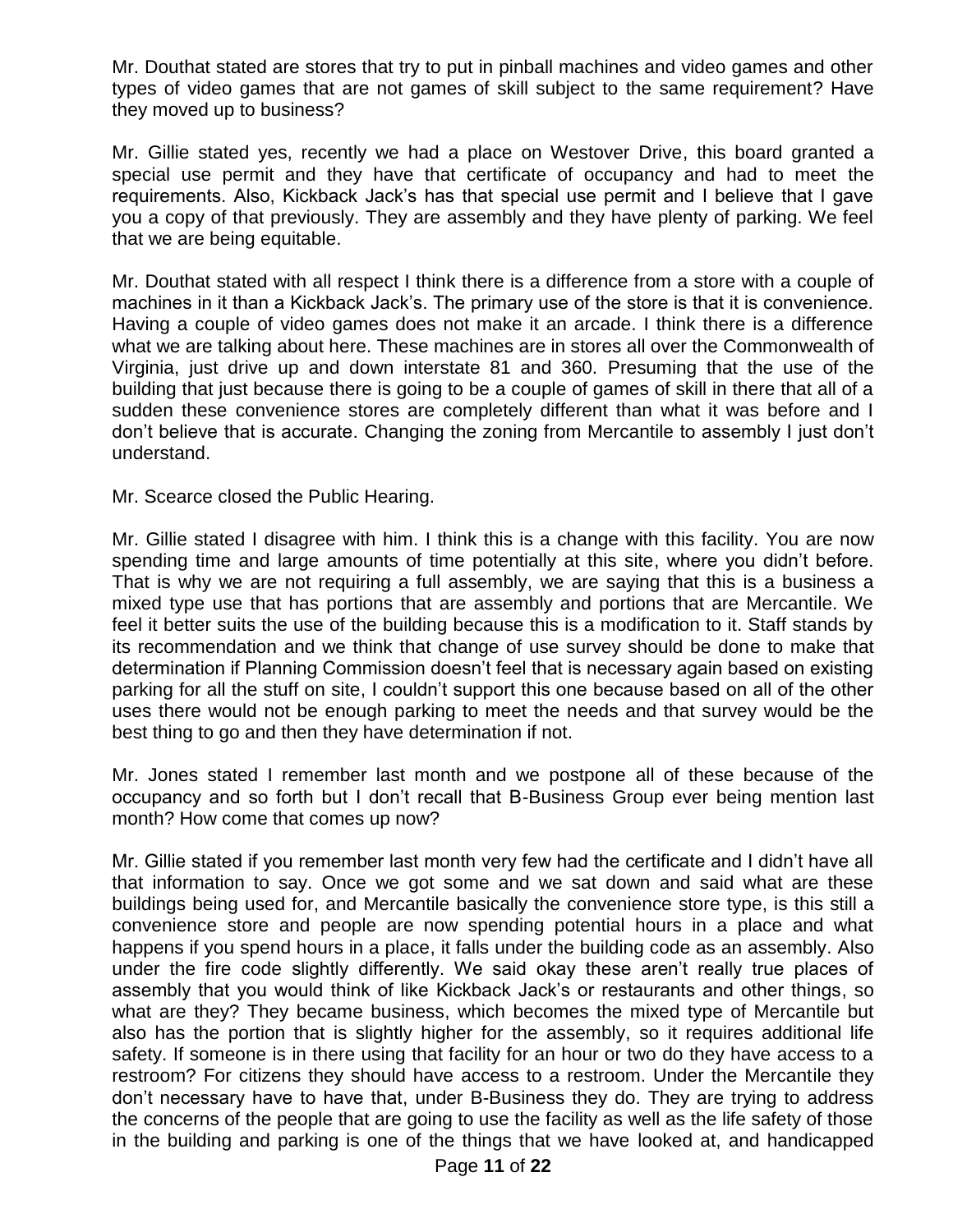accessible it has to be. These are things that we should look at as the Government and we should be trying to protect the interests of the citizens going in and out of these facilities so that is why we thought that business meets the code and we sat down with the fire department and inspection division and went over all of this and all of the ones that didn't even have a certificates. We don't have updated information. We have the one case that we already had where they went out and did the inspection on it and we don't feel that this is new. People as they are going through this do everything to make this right, does it meet everything. Can I provide enough parking this are things as a business owner they really should be asking but they haven't? We presented this last month the business wasn't listed because we were still going through did they have CO's and are they appropriate or not, and I didn't have that information last month period. I provided the applicant with a list of the few that I had that had the occupant load. He could have calculated the parking the way that I did.

### **Mr. Bolton made a motion to table this until we have the information needed for this special use permit PLSUP20190000320. Mr. Dodson seconded the motion. The motion was approved by a 6-1 vote.**

*4. Special Use Permit application PLSUP20190000319, filed by Inam Qazi on behalf of UHA Inc, requesting a Special Use Permit for commercial recreation (indoor) in accordance with Article 3.M, Section C, Item 4 of the Zoning Ordinance of the Code of City of Danville, Virginia 1986, as amended at 1354 Westover Dr, otherwise known as Grid 0710, Block 001, Parcel 000006 of the City of Danville, Virginia Zoning District Map. The applicant is proposing to have indoor gaming.*

Mr. Scearce opened the Public Hearing.

Mr. Fielding Douthat spoke on behalf of Inam Qazi. Mr. Douthat stated this applicant does not have certificate of occupancy at this time and I would move that this one be deferred.

Mrs. Linda Gillespie stated I live at 266 Lovell Drive. I don't feel that a gaming facility should be allowed across from this property. My concern is crime. We have had a few breaks in in our area and our property stolen. It is relatively quiet and there was about two weeks ago, we had to call police. There was a party going on in the corner of this property. When the police arrived they scattered. To have these people that are coming and going into this area, I think the parking but this store does have parking but it's not utilized. The people will park along the side of the road up on their property but it blocks the view trying to pull out of our street because people will not get into parking spaces. When we are trying to turn off of Westover Drive onto Wade Street which leads to our street it is a circle. You can't turn in sometime because someone is leaving that store and someone has parked beside it and you have to sit on Westover Drive and wait to turn in until that car has pulled out. I have even spoken with the other about this asking him not to let people park beside the store, but that didn't work out. There is no parking beside that building and the space is limited.

Mr. Jim Gillespie stated Linda is my wife and it is pretty difficult to follow someone that is so passionate about something, but I will try. Parking is definitely a problem and that is one of my concerns you can see from the photo here. That the building is approximately five to six feet from Wade Street. Any one that parks besides the building they block the entire lane on Wade Street. Very often a car parks and blocks the street and also particularly during the daytime there are vendor trucks that park there and they completely block the lane. Then you only have one lane when they are parked there. My second concern is access to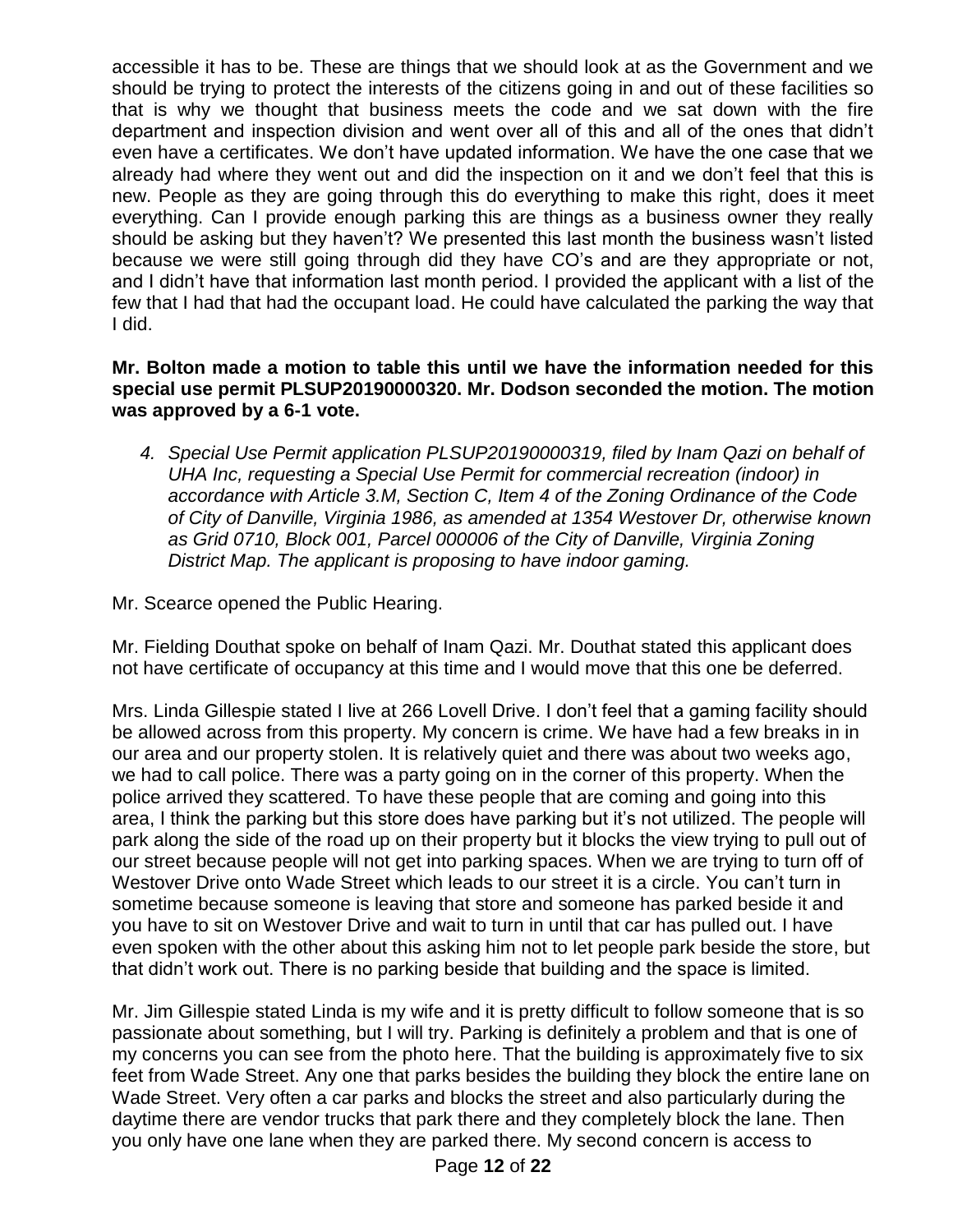Westover Drive is very difficult from Wade's Street out to Westover Drive going east toward Riverside Drive. There have been a number of wrecks there and the area from Buxton Garage all the way up to Dollar General is very busy and makes a very dangerous situation. My third concern I live directly behind the building right now there is approximately twenty five foot area of woods and should that be compromised I'm afraid that I will not have a buffer at all. There are already lights that eliminate the parking lot in the rear and they don't really bother us, but if it was done with knowing that it was combined with noises with excess traffic then it could actually bother all the residents on that side. My other concern, this has been a residential area for decades and that property values could be affected. The traffic and most of the residents there are long term and have been there for years and they are older and they vote and pay taxes. I feel for them and myself, we need something better than gambling situation.

Mr. Keith Fields I'm also a resident there. Mr. Fields stated I spoke back in September and I just want to remind you of some of the things that I said then. My concern as Mr. Gillespie pointed out, you have four businesses there and they are probably closer than five hundred feet. If you would go down Westover Drive sometime between 4:00 and 5:00 you would understand what it is like trying to get into the gas house. You have four road ways that dump out there. We are concerned about the health, safety and welfare of the community. There is a drop down from four lanes of traffic to two when looking eastbound on Westover but likewise when you are going in the other direction there are the attendants there at the gas house. There is a lot of congestion already going on and for a resident like myself, your home is sort of like your sanctuary so the last thing you want to have at the end of your driveway is additional congestion based on how many games you can have.

Mr. Scearce closed the Public Hearing.

**Mr. Bolton made a motion to table this until we have the information needed for this special use permit PLSUP20190000319. Mr. Jones seconded the motion. The motion was approved by a 7-0 vote.**

*5. Special Use Permit application PLSUP20190000290, filed by Hewa Jayawardena on behalf of Jerry Davis, requesting a Special Use Permit for commercial recreation (indoor) in accordance with Article 3.M, Section C, Item 4 of the Zoning Ordinance of the Code of City of Danville, Virginia 1986, as amended at 4800 Riverside Dr., otherwise known as Grid 0709, Block 002, Parcel 000019 of the City of Danville, Virginia Zoning District Map. The applicant is proposing to have indoor gaming.*

Mr. Scearce opened the Public Hearing.

Mr. Hewa Jayawardena spoke on behalf of Jerry Davis. (Please see Italicize attached letter from Hewa Jayawardena.)

Mr. Scearce closed the Public Hearing.

**Mr. Wilson made a motion to table this until we have the information needed for this special use permit PLSUP20190000290. Mr. Dodson seconded the motion. The motion was approved by a 6-1 vote.**

Page **13** of **22** *6. Special Use Permit application PLSUP20190000297, filed by Satjeet Kaur on behalf of River Penny Saver LLC, requesting a Special Use Permit for commercial*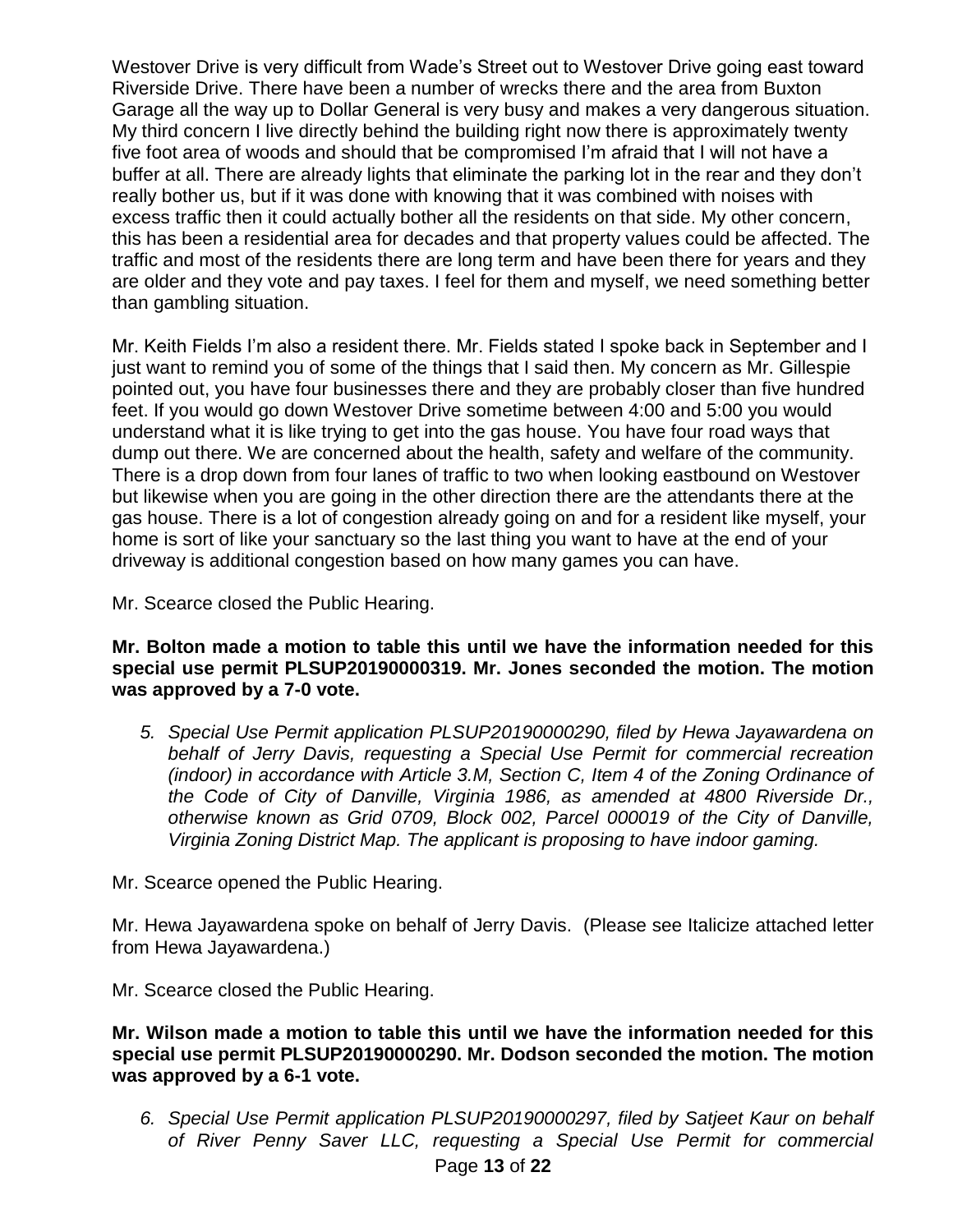*recreation (indoor) in accordance with Article 3:K, Section C, Item 5 of the Zoning Ordinance of the Code of the City of Danville, Virginia 1986, as amended at 642 Worsham St., otherwise known as Grid 2710, Block 016, Parcel 000010 of the City of Danville, Virginia Zoning District Map. The applicant is proposing to have indoor gaming.*

# **(Please see Italicize letter from Mr. Bob Vaughan asking to be put on next month's agenda.)**

- *7. Special Use Permit application PLSUP20190000298, filed by Shahid Javid on behalf of MKM Partners, requesting a Special Use Permit for commercial recreation (indoor) in accordance with Article 3.M, Section C, Item 4 of the Zoning Ordinance of the Code of the City of Danville, Virginia 1986, as amended at 1501 W Main St. otherwise known as Grid 0611, Block 004, Parcel 000001 of the City of Danville, Virginia Zoning District Map. The applicant is proposing to have indoor gaming.*
- Mr. Scearce opened the Public Hearing.
- Mr. Shahid Javid spoke on behalf of MKM Partners.

Mr. Gillie stated the lottery is the Commonwealth of Virginia under Virginia Law being a Dillon rule state, I'm not allowed to regulate anything specific to the lottery itself. These machines are not that. That is why commercial recreation according to the zoning, and parking is required in our opinion. They are the amount of square footage numbers that he has, eleven, is required for the convenience store itself. There is only one handicapped space marked and the rest of it is not marked so I can't make a determination of how many spaces are available on site. Based on the Mercantile certificate of occupancy would require thirteen spaces. Again I was give the benefit of the doubt when I listed eleven on the staff report but until that change of use survey is done and plan is presented on how space will be laid out from parking, I can't determine the number that are available or what can be done on that site.

Mr. Scearce closed the Public Hearing.

#### **Mr. Bolton made a motion to table this until we have the information needed for this special use permit PLSUP20190000299. Mr. Jones seconded the motion. The motion was approved by a 6-1 vote.**

- *8. Special Use Permit application PLSUP20190000309, filed by Samir Patel on behalf of Dutta Inc of Virginia, requesting a Special Use Permit for commercial recreation (indoor) in accordance with Article 3.M, Section C, Item 4 of the Zoning Ordinance of the Code of City of Danville, Virginia 1986, as amended at 2100 W Main St, otherwise known as Grid 0610, Block 004, Parcel 000001 of the City of Danville, Virginia Zoning District Map. The applicant is proposing to have indoor gaming.*
- Mr. Scearce opened the Public Hearing.
- Mr. Scearce closed the Public Hearing.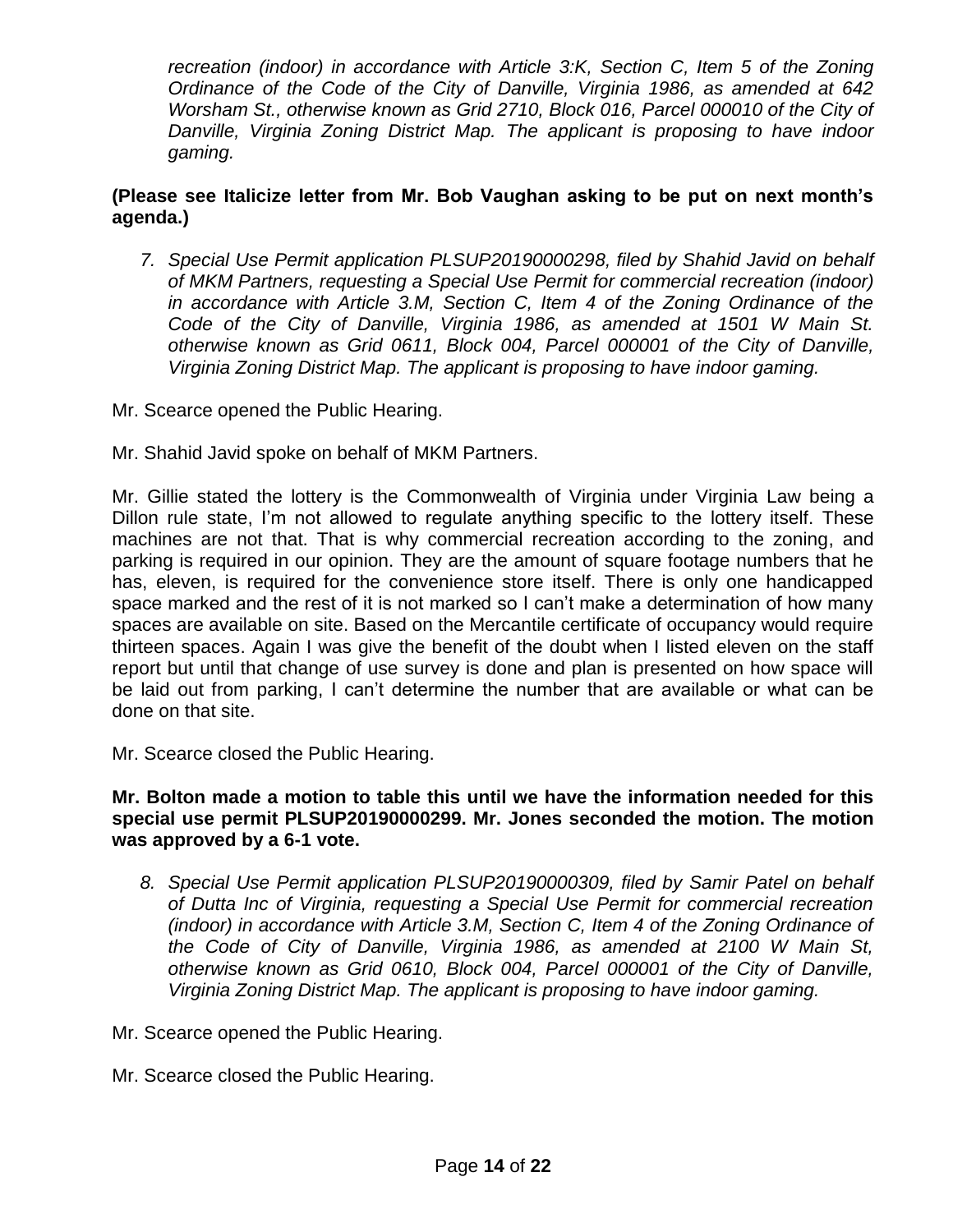**Mr. Wilson made a motion to table this until we have the information needed for this special use permit PLSUP20190000309. Mr. Dodson seconded the motion. The motion was approved by a 6-1 vote.**

*9. Special Use Permit application PLSUP20190000311, filed by Danny Graves on behalf of Larry Soyars, requesting a Special Use Permit for commercial recreation (indoor) in accordance with Article 3.M, Section C, Item 4 of the Zoning Ordinance of the Code of City of Danville, Virginia 1986, as amended at 688 Mt Cross Rd Suite B, otherwise known as Grid 0708, Block 001, Parcel 000012 of the City of Danville, Virginia Zoning District Map. The applicant is proposing to have indoor gaming.*

Mr. Scearce opened the Public Hearing.

Mr. Scearce closed the Public Hearing.

### **Mr. Bolton made a motion to table this until we have the information needed for this special use permit PLSUP20190000311. Mr. Jones seconded the motion. The motion was approved by a 6-1 vote.**

*10.Special Use Permit application PLSUP20190000312, filed by Chase Reeves on behalf of Jerry Davis, requesting a Special Use Permit for commercial recreation (indoor) in accordance with Article 3.M, Section C, Item 4 of the Zoning Ordinance of the Code of City of Danville, Virginia 1986, as amended at 2846 Riverside Dr, otherwise known as Grid 1710, Block 006, Parcel 000001 of the City of Danville, Mr. Garrison made a motion to table this till we have the information needed for this special use permit PLSUP20190000295. Mr. Bolton seconded the motion. The motion was approved by a 6-0 vote. Virginia Zoning District Map. The applicant is proposing to have indoor gaming.*

Mr. Scearce opened the Public Hearing.

Mr. Chase Reeves, stated I'm here representing this special use application. At the last meeting they said that we need to acquire a certificate of occupancy so I contacted zoning and we had the inspectors come down to the location and they proposed a bunch of things that needed to be done to the building to be able to move forward with the application. Also, I assumed that it needs to be changed to assembly use in order to do so and before we can get a certificate of occupancy some things need to be done to the location. We are aware of that and there is not a problem from there. My only question and concern is once we do that and all those regulations are approved from there, will we be issued a CO and if so what follows from there?

Mr. Gillie stated if Planning Commission recommended approval it would go to City Council. All the issues to the building code would have to be met and staff is still recommending the denial or we table because there are substantial number of issues and I don't have any plans on how this will be addressed, the consolidation for the parking and they are using adjacent property to circulate in back parking spaces. At this point I don't feel that this site can meet the requested only be assembly use. If they can go through all that stuff then we can proceed on, but I believe we have some substantial number of issue that need addressed before it can go any further.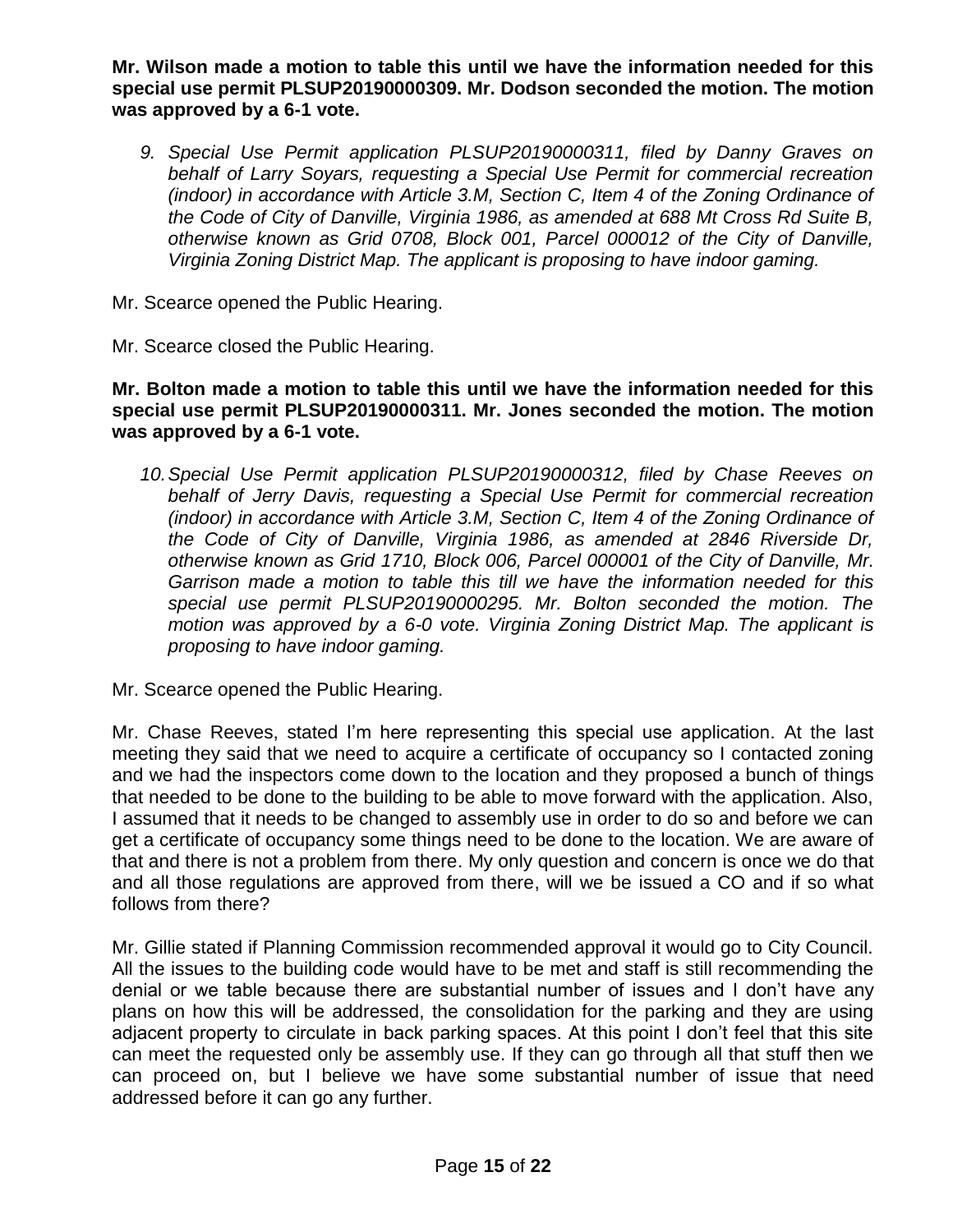Mr. Scearce stated but if we postpone and you get with the inspection department and you meet all the guidelines yes you would get a CO. You just have to meet those guidelines.

Mr. Reeves stated the adjacent parking that you are speaking of, can I just come and speak to someone about it.

Mr. Gillie stated you will need the get the property owners to consolidate the properties together. It will have to have a survey done and consolidation plat and have that place on record in court. You will have to get a new deed drawn up for the property to share between the two and calculation on it and some of these building issues, there are some substantial issues that have to be done. It needs a lot of work to be brought up to assembly use.

Mr. Garrison stated are you requesting that we postpone this?

Mr. Reeves stated yes.

Mr. Scearce closed the Public Hearing.

#### **Mr. Jones made a motion to table this until we have the information needed for this special use permit PLSUP20190000312. Mr. Dodson seconded the motion. The motion was approved by a 7-0 vote***.*

11.*Special Use Permit application PLSUP20190000317, filed by Abdul Nasir on behalf of HRNA LLC, requesting a Special Use Permit for commercial recreation (indoor) in accordance with Article 3.M, Section C, Item 4 of the Zoning Ordinance of the Code of City of Danville, Virginia 1986, as amended at 1371 Piney Forest Rd, otherwise known as Grid 1920, Black 013, Parcel 000092 of the City of Danville, Virginia Zoning District Map. The applicant is proposing to have indoor gaming.*

Mr. Scearce opened the Public Hearing.

Mr. Fielding Douthat spoke on behalf of Abdul Nasir. Mr. Douthat stated I want take too much of Commissioners time because I think I know where we are going with this. Same issues that I addressed before on the first one. We came down here in September and we discussed certificates of occupancy. This establishment has one, we gave it out. It's to our understanding from there we thought we would have a decision today. We are aware of these other requirements that were not discussed in that first meeting. They were not discussed in calls we had with the City following that meeting and we still have not received the staff recommendation report. This is an application for four machines, the assembly and all of the increases in that don't believe this is necessary because these are convenience stores.

Mr. Scearce closed the Public Hearing.

#### **Mr. Bolton made a motion to table this until we have the information needed for this special use permit PLSUP20190000317. Mr. Wilson seconded the motion. The motion was approved by a 6-1 vote.**

12.Special Use Permit application PLSUP20190000330, filed by Uwashi Patel on behalf of Larry Soyers, requesting a Special Use Permit for commercial recreation (indoor) in accordance with Article 3.M, Section C, Item 4 of the Zoning Ordinance of the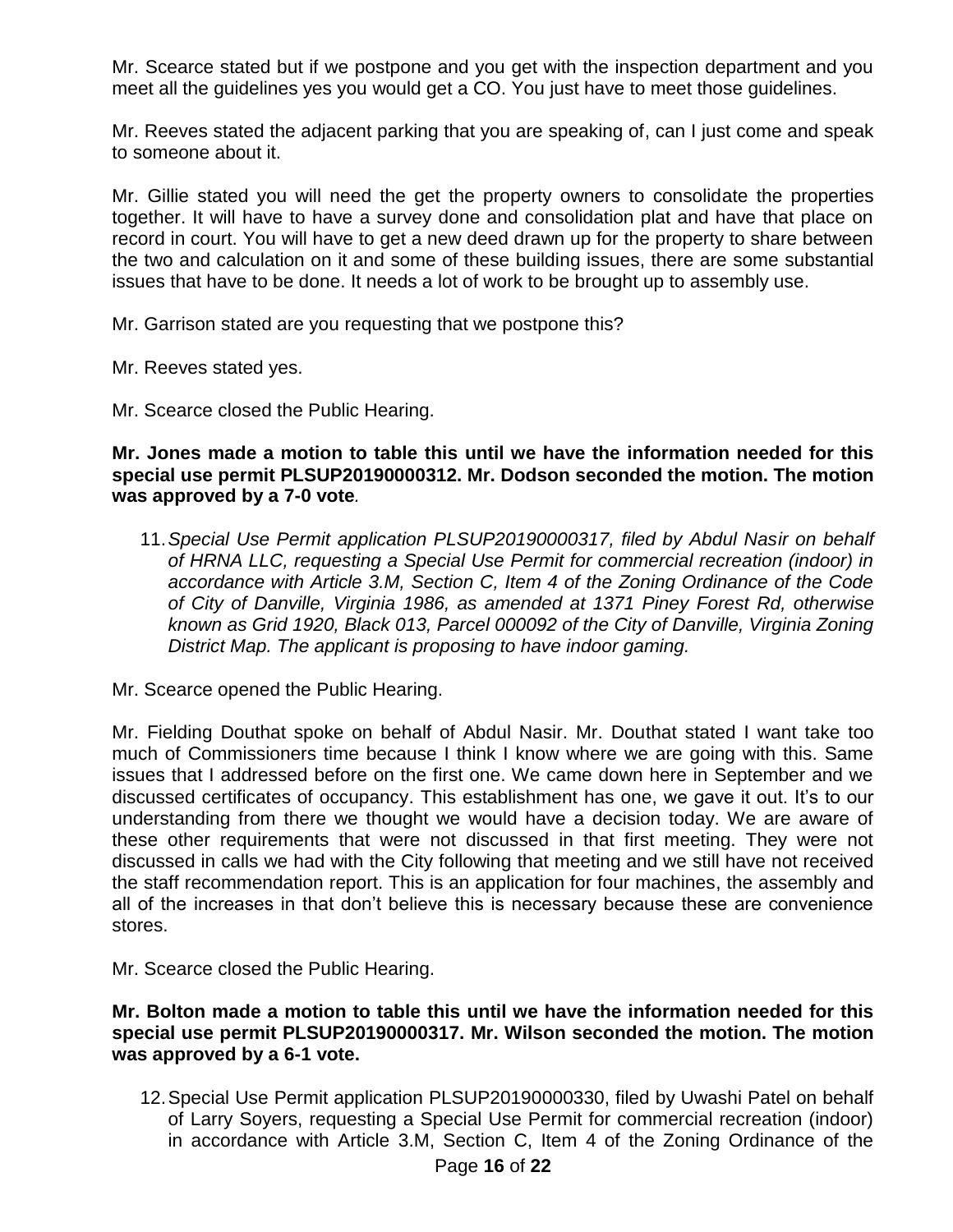Code of City of Danville, Virginia 1986, as amended at 688 Mt Cross Rd, otherwise known as Grid 0708, Block 001, Parcel 000012 of the City of Danville, Virginia Zoning District Map. The applicant is proposing to have indoor gaming.

- Mr. Scearce opened the Public Hearing.
- Mr. Scearce closed the Public Hearing.

#### **Mr. Wilson made a motion to table this until we have the information needed for this special use permit PLSUP20190000317. Mr. Dodson seconded the motion. The motion was approved by a 6-1 vote**.

13.Special Use Permit application PLSUP201900000303, filed by Mohammad Nawaz Khan on behalf of Elegance Investment LLC, requesting a Special Use Permit for commercial recreation (indoor) in accordance with Article 3.M, Section C, Item 4 of the Zoning Ordinance of the Code of City of Danville, Virginia 1986, as amended at 730 Piney Forest Rd, otherwise known as Grid 1815, Parcel 003, Parcel 000006 of the City of Danville, Virginia Zoning District Map. The applicant is proposing to have indoor gaming.

Mr. Gillie stated you will notice that this one says staff can't support recommendation for approval since the parking for the existing facility, 2107 square feet, requires eleven spaces and currently there are only six on- site even now. So it is legal nonconforming based on parking and adding additional items to this we feel bringing it a parking issue. We can't recommend approval. We do recommend tabling this one that maybe the applicant can possibly figure out with a design professional of a way to get additional parking site. This site is extremely small as it is right now.

Mr. Scearce opened the Public Hearing.

Mr. Mohammad Nawaz Khan spoke on behalf of Elegance Investment LLC. Mr. Khan stated I am the owner and I wasn't at the last meeting because I wasn't called about the meeting. They say there is only six spaces but there is more than fifteen spaces for parking. There are five to one side, four in the front and two on the other side.

Mr. Scearce stated you need to get with the inspection department and have them come out and inspect your property. That way if you do have extra parking it would be striped.

Mr. Gillie stated yes it would be striped off. Contact the City Inspections Department. the two guys that are on the back row and get them out to tour the facility and see what modifications are necessary. We need to address the parking and any modifications necessary to the building. We will need a plan and a drawing on how you will make the parking work because it has to comply with the city code requirements and the narrowness of your lot is going to be quiet difficult. Some sort of engineering drawing or something else and someone will have to draw that up and show compliance. First get the inspectors out there to look at the building and see what modifications are necessary.

Mr. Scearce closed the Public Hearing.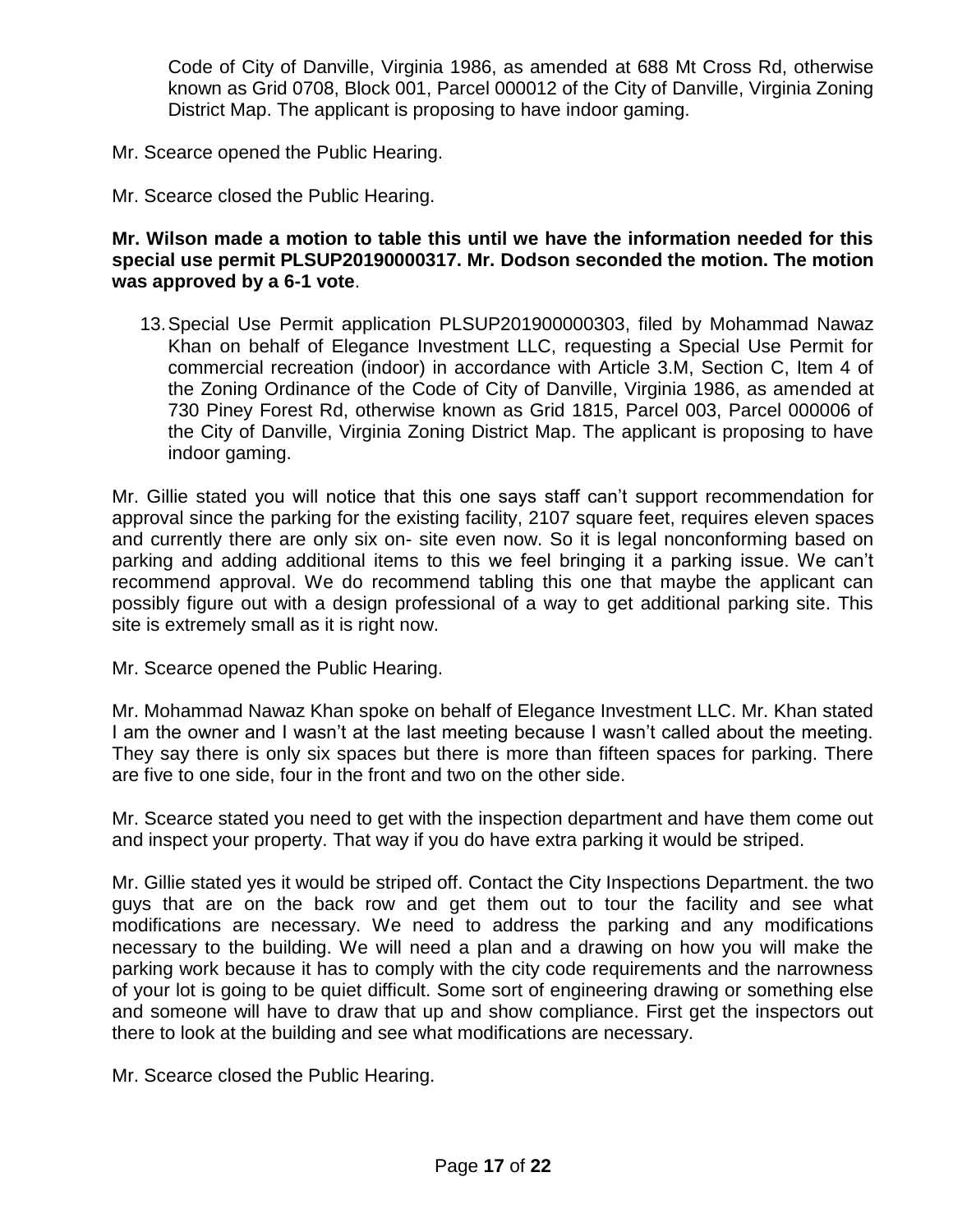**Mr. Bolton made a motion to table this until we have the information needed for this special use permit PLSUP20190000317. Mr. Jones seconded the motion. The motion was approved by a 7-0 vote.**

14.Special Use Permit application PLSUP20190000302, filed by Mubashar Choudhrey on behalf of Carlton H Cox, requesting a Special Use Permit for commercial recreation (indoor) in accordance with Article 3.M, Section C, Item 4 of the Zoning Ordinance of the Code of City of Danville, Virginia 1986, as amended at 545 Memorial Dr, otherwise known as Grid 1712, Block 007 Parcel 000004 of the City of Danville, Virginia Zoning District Map. The applicant is proposing to have indoor gaming.

Mr. Scearce opened the Public Hearing.

Mr. Scearce closed the Public Hearing.

#### **Mr. Bolton made a motion to table this until we have the information needed for this special use permit PLSUP20190000317. Mr. Dodson seconded the motion. The motion was approved by a 7-0 vote.**

15.Special Use Permit application PLSUP20190000373, filed by Queen of Virginia Skill & Entertainment, LLC on behalf of PFJ Southeast LLC Store #256, requesting a Special Use Permit for commercial recreation (indoor) in accordance with Article 3.M, Section C, Item 4 of the Zoning Ordinance of the Code of City of Danville, Virginia 1986, as amended at 110 Riverpoint Drive, otherwise known as Grid 3713, Block 006, Parcel 000001 of the City of Danville, Virginia Zoning District Map. The applicant is proposing to have indoor gaming.

Mr. Scearce opened the Public Hearing.

Present to speak on behalf of this request was Max Weigard, attorney with Gentry Locke. Mr. Weigard stated I have a power point presentation. It's only a handful of slides if I may. First things first who I represent today is Queen of Virginia Skill & Entertainment, LLC. Gina Bouzek is here on behalf of the company. We are here seeking the special use permit for the Pilot Truck Center located at 110 River Point Drive. You have heard a whole series of applications today and I know that it has been a long afternoon and I appreciate your time and attention, but I would like to talk through with you a number of reasons why this application is different from the ones that you have heard from so far. This is our first time appearing before you and although I was in attendance last month and I did hear all the questions that you had and everything that you had to say about this proposed use and the concerns about parking and certificate of occupancy. This is a slightly different scenario and I will explain why. On page 2 of the presentation it tells you who we are and what we do. Then the  $3<sup>rd</sup>$  slide addresses both the parking and occupancy issues. This is a truck stop and it is a travel center and I believe Mr. Gillie mentioned it in his presentation. I understand that we describe as three uses as one being a convenience store, one being a truck stop and one being a restaurant. If you flip through to the pictures shown on page six of the presentation I distributed this is the pictures of the truck stop and I don't know how familiar you are with this truck stop. There is the Hardee's restaurant, and there is a large convenience store and the total square footage of the facilities is over 6,000 square feet. In a truck stop there are places for a truck to park, and there are fuel isles, and places for cars to park. The total number of parking spaces is 51. We also in this facility, have a certificate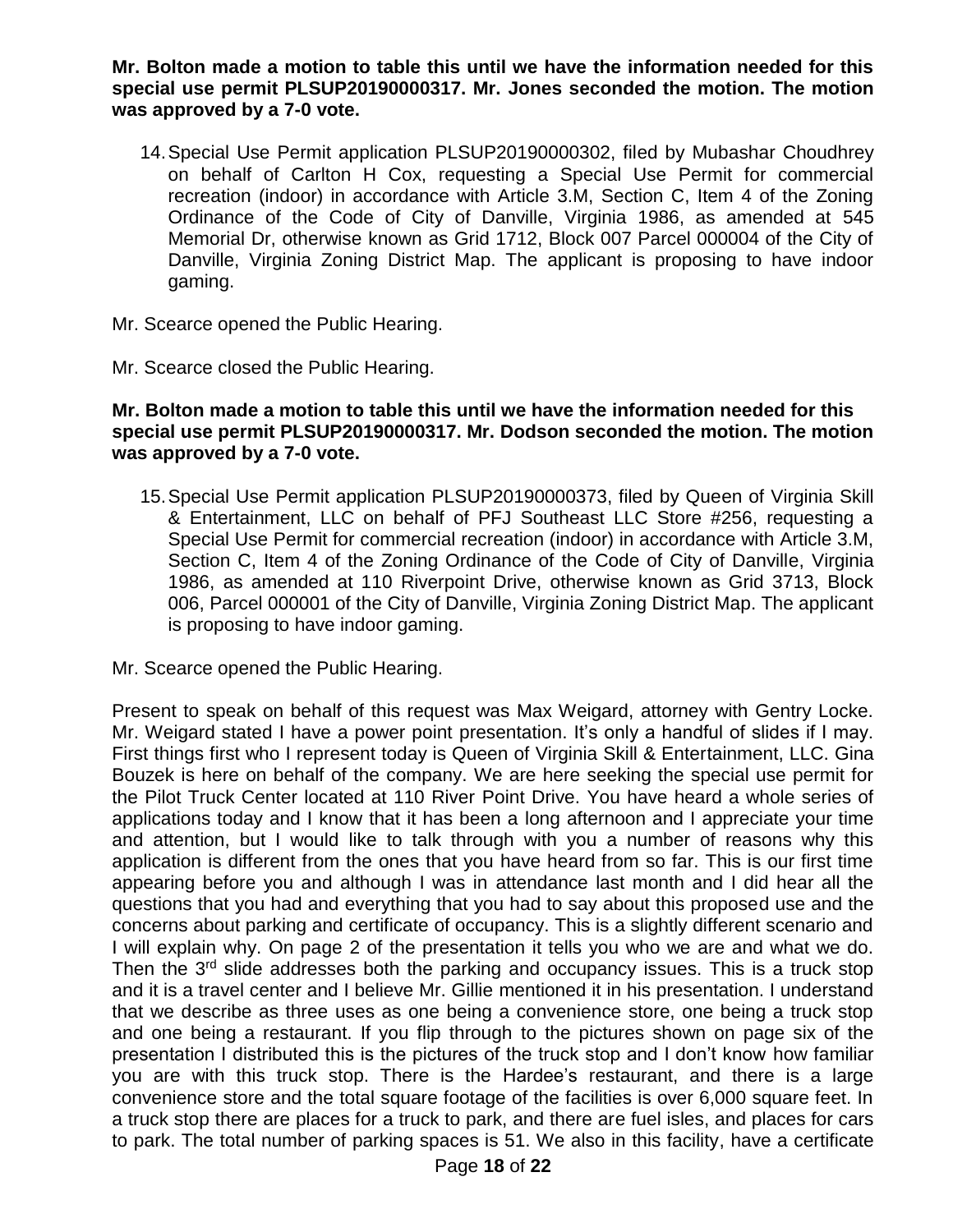of occupancy as Mr. Gillie said that is for assembly Mercantile, which requires additional lifesaving and public health measures such as public restrooms, such as lighted entrances and exits. In that certificate of occupancy, it authorizes up to 102 individuals at this facility. Again this is a truck stop. Another way that this seems to work is that truck drivers know that they are prohibited operating continuously beyond certain periods of time. What I can tell you is the way to calculate how long truck driver can operate and when they have to take breaks is outside of my scope of knowledge and expertise and what I understand is that we have truck stops for a number of reasons to give a place for truck drivers to take breaks. In this facility before the notice of violation was issued by the City, there were two Queen of Virginia Games in operation and now they are turned off and turned around so they are not in operation now, and have not since the violation had been received. There were only two games in operation. My client's perspective position is and was at the time that they were operating the games before the violations were issued that this was not a change in the underlying use of the facility. It was a use of accessary nature to the existing use, meaning that it is consistent with a subordinate use and when I say it is consistent with the truck stop use of the facility. Meaning if truck drivers were willing to be there and families traveling out there on 58 heading east or west need to stop and get something to eat or get a snack or get some fuel there is something for them to do recreational while they have stopped to rest. The same as for truck drivers, there is something to do other than just hang outside the facility. It gives them something to do to entertain themselves while they are required to be sitting there. In our view, this again is a special use application process and in our view your goal is to look at specific circumstances in this case and determine whether the request for the special use permit is appropriate under these circumstances and whether you can place certain conditions on that special use permit, that makes sense, and are rational, and that you can be comfortable with. We submit to you that this is an appropriate location for a special use permit authorizing and indoor commercial recreational facility use with reasonable limitations. I do have a few comments and questions related to the two issues that you all have been most focused on being occupancy and parking. I would be happy to answer any questions that you have but generally speaking we feel that the conditions proposed by the City are rational and reasonable. However we do have a few questions and comments specifically regard to hours of operation. We understand why under normal circumstances you require limitations on hours of operation especially if you have a facility that is not opened 24 hours a day. Here we have a truck stop that is open 24 hours a day and so while we understand that requirement, I'm not here to object to it, but I would ask there are foreseeable circumstances under where truck driver sitting idle at 7:00 am in the morning and they want to play a game and that may not be appropriate. Maybe at 10:30 on a Friday evening a truck driver who stopped and is sitting idle would want to play a game but that may not be appropriate. Next issue being parking, I must admit while I was looking this up trying to review the suggestion regarding parking requirements I was a little confused but I think that I have it now. I think what has been proposed is that the parking requirement should be either the greater of 1 space per 3 persons authorized under the occupancy permit or the minimum number of spaces required for square footage of the building and current uses is that right?

Mr. Gillie stated which ever one is greater, one per machine.

Mr. Weigard stated right plus one per machine, plus one for each employee on major shift. So if we are doing that math and you divide 102 which is the maximum number authorized in the certificate of occupancy, I believe that is 34 and the minimum number required in the staff report for the current uses and square footage leaves 39. So 39 would be greater, plus one per machine and there are currently are 2, so we would add 2 to that and it would be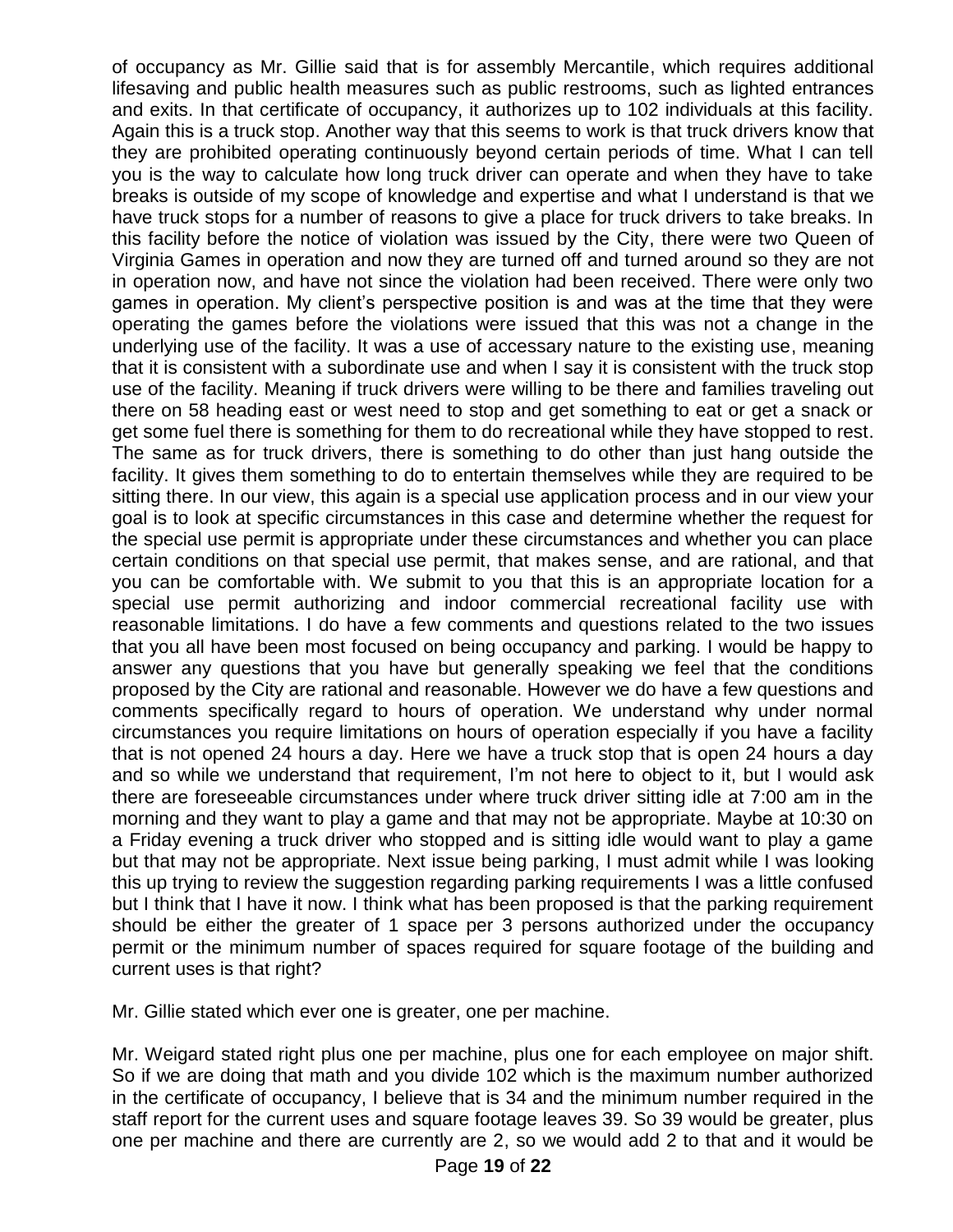41. So that gives us the total number spaces that we have currently in truck and auto are 51. So that would mean that according to staff recommendations that we have 10 spaces available for employees at this point and time. We submit to you that we are reasonable comfortable as I stand before you today I admit that I don't know what that number for employee is maximum or peak staffing time would be but I am recently comfortable that it is 10 or fewer. I submit to you if we were to agree to all the staff proposed conditions, I think we would be comfortable that we could operate under those conditions. That said my client and Pilot would likely as we have asked for in our application, limitations of ten machines limited at this facility. I think we would agree to fewer but I think we would prefer to have four rather than two but again reasonable limitations and reasonable conditions we certainly would understand and agreed to. I think again, at this facility we have sufficient parking and I submit to you if we don't have sufficient parking and if this facility is an appropriate location of a limit of two, then I submit to you that there are others that you have heard about would be very fortunate to be able to argue to have one. So summing up, I submit to you that this is a different case. The proposed use of recreational entertainment devices is consistent with and supportive of the underlying truck stop. We feel that the proposed conditions are generally reasonable, but we ask that you seriously consider extending the limitations on hours of operation to a reasonable number or period. We also ask that you consider authorizing a few additional games.

Mr. Scearce stated one question that I have parking when you differential between car and truck parking. When you refer to truck parking are you referring to tractor trailer parking?

Mr. Gillie stated yes.

Mr. Scearce stated so in this case the truckers would be playing the games.

Mr. Gillie stated correct. When I wrote the staff report I was thinking in my head cars, and the number of spaces for cars. I will admit, I did not consider the truck driver actually being the ones to occupy the facility. So when I was doing the numbers in my head, I was basing it strictly on cars that's why the staff report talks about reconfiguring the truck parking. I will admit on that there is sufficient parking based on the numbers that are available square footage as well as occupancy. I don't dispute that fact or his numbers but we differ on the numbers total but the general totals were the same. It was just as I drove by and counted them. I don't have an issue with parking.

Mr. Scearce stated I guess another question they had was the time this is a 24 hour truck stop.

Mr. Gillie stated that is a standard staff recommendation that we have at most facilities because they are adjacent with residential districts but in this case, they aren't any residences within close proximately. The nearest would be on the other side of 29 bypass. I will leave up to Planning Commission and I will stick by my standard numbers just to be consistent across the board, but that would be up to you.

Mr. Jones stated do you have any of these machines at the Pilot in South Boston?

Mr. Weigard stated yes, we have ten.

Mr. Scearce stated this property was stated that it is already zoned for use in assembly line.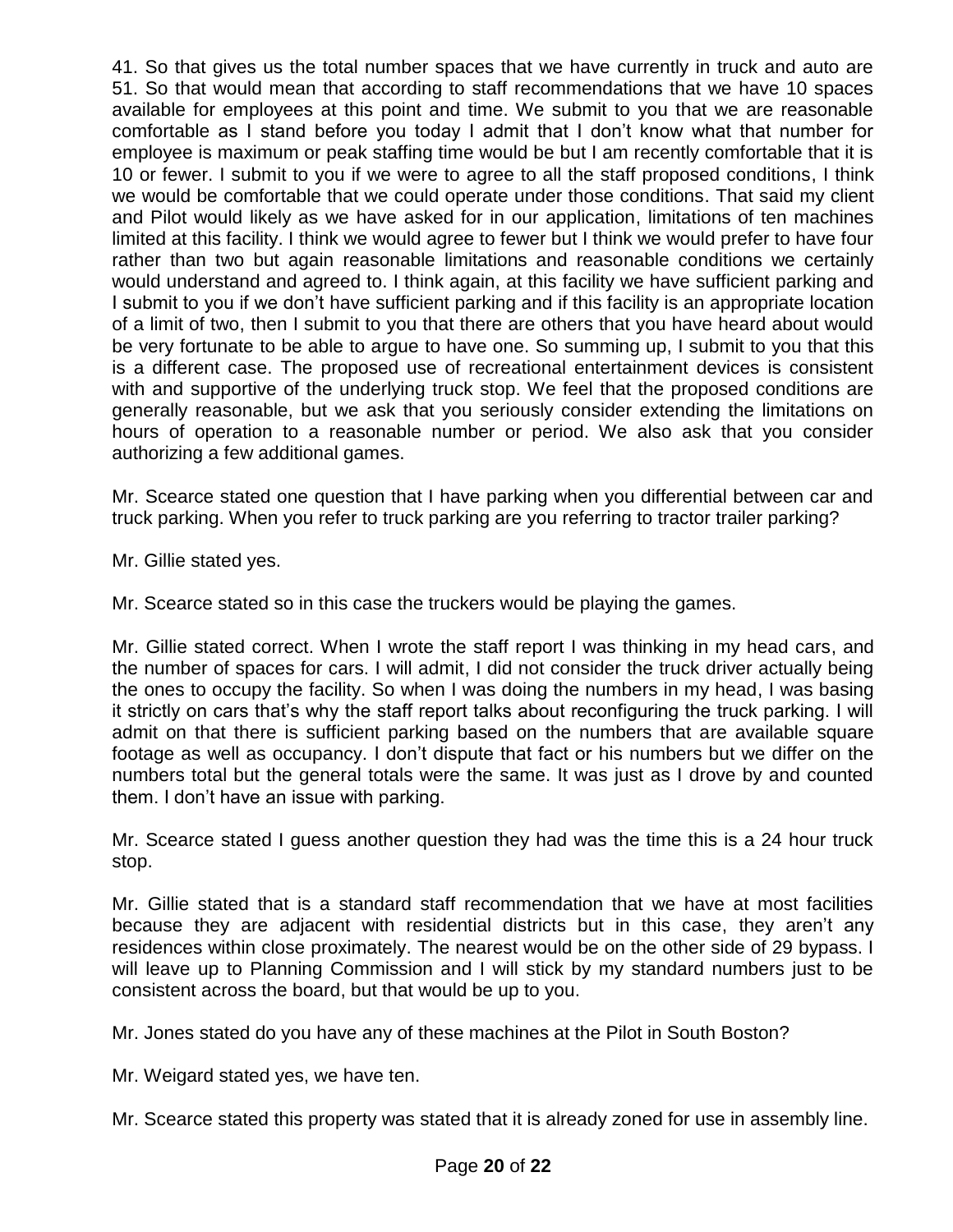Mr. Gillie stated it has an assembly certificate occupancy our highest certificate of occupancy. We have requested the others to go business, because of the mixed use, because of this building being the mixed used with the restaurant and the truck stop with everything else it has actually a higher certificate of occupancy and has more life safety standards than the other facilities were recommended. I believe he has adequately addressed the parking. He does have the sufficient number of total and I still say that it should be limited to two machines and I will stick with my hours but that is up to you. It is a 24 hour truck stop but that is up to Planning Commission to consider.

Mr. Garrison stated generally when we put that kind of limitation on it because of residences being close by. If your circular is 300 feet then the closest house is probably 800 or 900 feet away and that will be across 58 and behind businesses on that side. I would see no reason to limit the hours when you are dealing with a 24 hour truck stop. You have truckers coming in at 11:00 that can't play a game but the guys that got there at 10:30 can. The guys that get there at 3:00 in the morning need to kill 8 hours and I don't see any reason why to put any hours of limits on it at all since it is a 24 hour facility.

Mr. Weigard stated I'm authorized to agree to and I'm authorized to agree to your hours of operation limitations if you feel that they are appropriate. I submit to you that under these circumstances, you are the Planning Commission and you are the City and this is a special use permit process. You have the power to set reasonable limitations so if the staff feels that two is the appropriate number under these circumstances, then we would be willing to the two. Again, we have requested more and we feel that more would be appropriate.

Mrs. Gina Bouzek stated the reason that we have asked for ten, we saw to regulate ourselves so private clubs and truck stops are allowed to have ten and convenience stores and bars and restaurants can have up to five. It is easier to ask for that instead of having to come back later and ask for more and more. Not meaning that we would put ten in there but most truck stops have ten. The operator is very willing to do the two and the more important thing is the 24 hours because we personally can't be in there to unplug it and we don't want to get in trouble with the City making sure that it is unplugged at a certain hour. We would tell the facility to do that but it is really hard to keep coming by to make sure that they do. We will abide by whatever you decide.

Mr. Scearce closed the Public Hearing.

Mr. Garrison stated I see no need to limit the hours. It operates 24 hours a day and lights are on at night whether machines are on or not. I see no reason in this particular case to limit hours.

Mr. Scearce I agree it's a 24 hour truck stop.

Mr. Garrison stated do you have a problem with just items 2 through 6?

Mr. Gillie stated I do not.

Mr. Scearce stated this facility meets all the other and this is a higher standard.

**Mr. Petrick made a motion to approve this special use permit PLSUP20190000373 with the conditions recommended by staff with amendments to number 1 include because the nature of this business to allow 24 hours for operation and number 2**